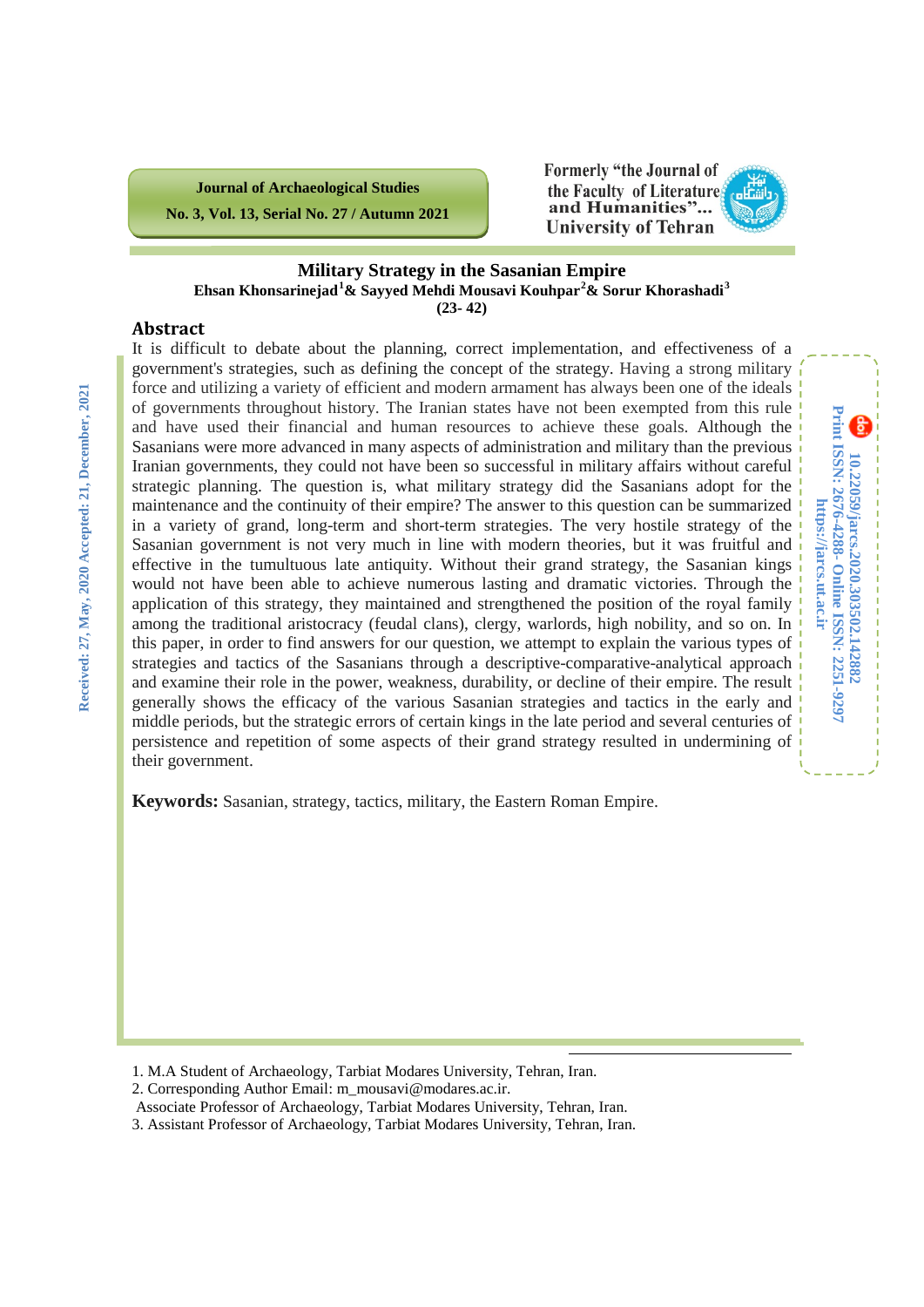The rise of the Sasanians began in the Fars province when the territory of the Parthians was divided between the supporters of Ardavan IV and Balash VI and those who opposed both (c. 207-223 B.C.). After Ardashir defeated Ardavan, he established a regular and standing army. The name of this armed force in Middle Persian was the "Spāh" (Shapour Shahbazi, 1986). The extent of the Sasanian territory was one of the biggest challenges that their army faced. The defense of such a vast empire required a force capable of countering military challenges by rapidly deploying throughout the empire on all fronts. The Parthian solution to this problem was the creation of an all-cavalry military doctrine, which enabled the rapid deployment of their forces in the threatened areas. The Sasanians inherited this doctrine at the very beginning of their reign, but their methods of warfare gradually became fundamentally different from those of the Parthians (Farrokh et al. 2018: 11). The military policies and practices of Sasanians were usually very sophisticated. At first, the king and his advisers formed objectives, and then they analyzed the best way to achieve them. Usually, it could involve the use of allies, proxy warfare, threats, and real warfare (Syvänne and Maksymiuk, 2018: 63-64). In addition to the usual military strategy, the Sasanians also had a grand strategy. The grand strategy of the Sasanians can be divided into three broad categories: (1) The king described his hostile policy against the "Anērān territories" as a means of defending "Ērān". This was introduced as a kind of religious war, and in this way the king portrayed himself as a pious man and blessed by the divinity. (2) Imposing ransom and war reparations on the defeated and capturing captives (especially the Romans) in order to expand economic and industrial infrastructure and strengthen the royal family's position against the feudal lords. (3) Foundation of fortified cities, barracks, and defensive walls in order to limit the incursions of nomadic tribes, and at the same time increasing the hegemony of the central government and maximizing the exploitation of resources and improving trade income (Mcdonough, 2013: 688-691).The authors believe that the Sasanian military strategy and tactics were very effective in the early and middle periods. The military approach of the Parthians was more defensive, and for reasons such as their military doctrine being based entirely on cavalry, they had little opportunity to expand their territory and conquer cities and fortresses, especially in the West. But one of the most important aspects of the Sasanian grand strategy was the acquisition of spoils of war and the imposition of ransom and war reparations on Romans, and the capture of Roman prisoners of war. They pursued this strategy from the very beginning of their rule. One of the main reasons that forced the Romans to divide their empire was its very poor performance in the face of the constant menace of the Sasanians. Although this approach was very fruitful for them, its repetition over the centuries did not only render it ineffective but also destructive, because a country's strategies, actions, intentions, and goals must always be enigmatic for other nations, especially their enemies. As a result, the Romans who had garnered all their experiences of dealing with their enemies in the "Strategikon", eventually used it against the Sasanians, thus thwarting its threats forever. The insistence of the Sasanian kings on the continuation of this aspect of their grand strategy came at the cost of sabotaging their achievements in the field of making all kinds of advanced armament. During their reign, the Sasanians adapted many military equipment and techniques from other nations. These adaptations were very fundamental in the rise of their military machine. But the Sassanians also had innovations. Most of these innovations can be seen in the field of Bladesmithing and heavy cavalry equipment. The influence of the Sasanians on other nations continued even several centuries after the fall of their government, and we have discovered numerous archaeological findings in this regard (Haskins, 1952a: 258-261; Ghirshman, 1955: 5, 7, 15-16; Bivar, 1972: 278-286; Trousdale, 1975: 85, 91, 93-96; Overlaet, 1982: 189-206; Nicolle, 1996: 10, 20-21, 26, 28; Masia, 2000: 185-206; Wójcikowski, 2013: 233-234, 236, 242, 244-245, 247; Farrokh et al, 2017: 129, 131-132, 135). But centuries of war with the Romans had familiarized them with all the tactics and equipment of Sasanian warfare. As a result, the Romans had found a solution to neutralize the destructive effects of Sasanian methods of warfare. Therefore, it can be concluded that the Sasanian army did not have a fundamental deficiency, at least in terms of armament. Therefore, some of the roots of the Spāh's failures in the last wars can be found in the weakness of strategic planning. The best example in this case is the actions of Khosrow II. During the last war between the Sassanians and the Byzantine Empire (602-628 AD), Khosrow did not consider some of the key aspects of grand strategy. Khosrow severely undermined the Romano-Sasanian balance of power by conquering and annexing Roman heartlands. Even if the Sasanians could keep these territories at the end of the war, one of the most important source of their income and legitimacy would have been lost forever. Khosrow also did not calculate the state of security and stability of the region after the end of the war. As Howard-Johnston has noted (Howard-Johnston,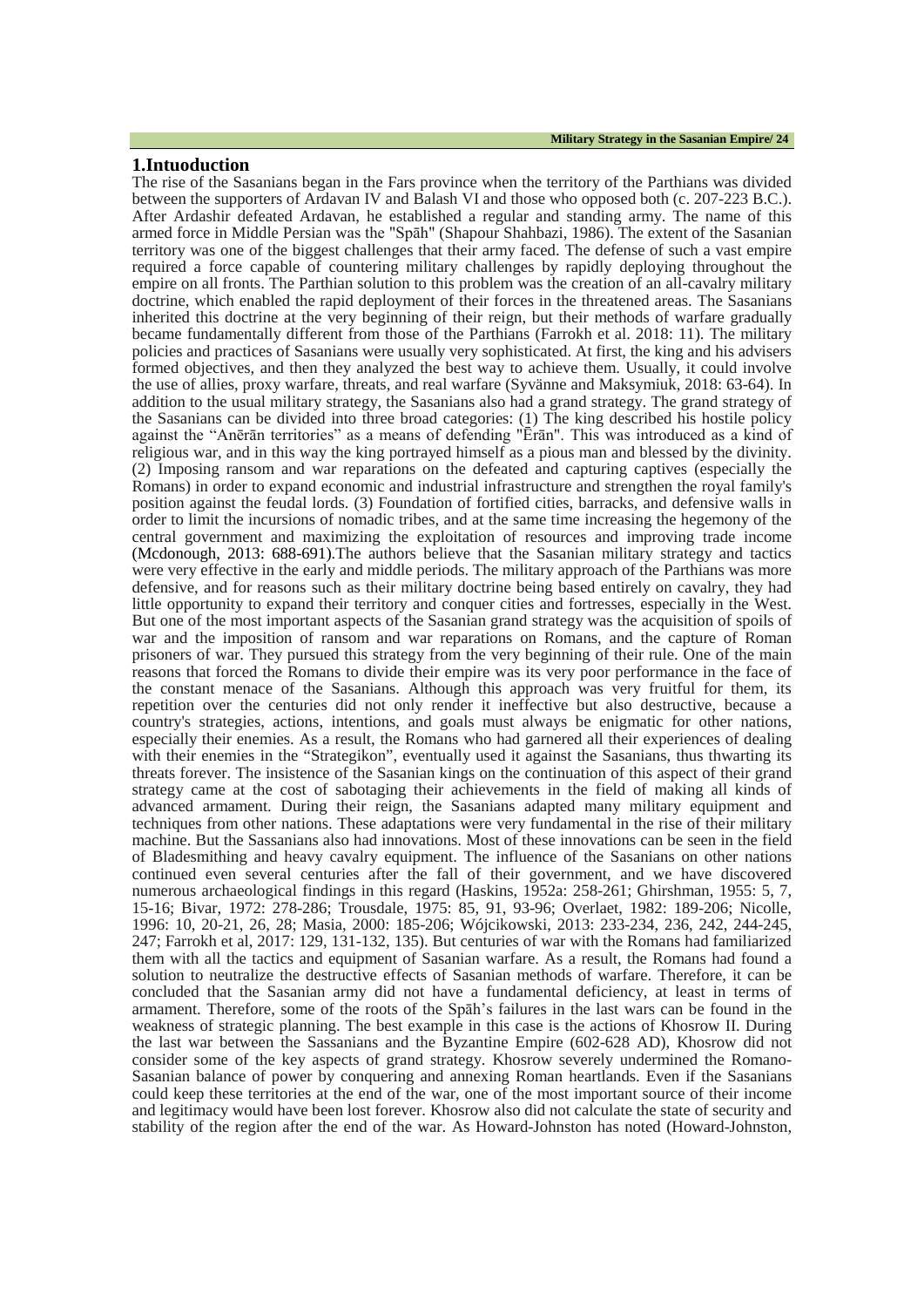#### **25/ Journal of Archaeological Studies No. 3, Vol. 13, Serial No. 27 / Autumn 2021**

2016: 602), can it be assumed that Khosrow II, in spite of all his strategic errors, tried to change the Sasanian grand strategy and take the lead in destroying the Eastern Roman Empire? But we must note that the Sasanians and the Romans, who were in close competition with each other and in constant war with the nomadic tribes in the north, completely ignored the threats of the Arabian Peninsula. This fatal strategic error vanquished the Sasanians and severely weakened the Eastern Romans forever. Heraclius and his Christian and non-Christian Roman and Persian advisers did not know much about the Arab tribes gathered under the banner of a new prophet. The Romans had no practical instructions for confronting the Arabs. The situation of the Sasanians was the same; Because from the time of Khosrow II, Sasanian relations with the Arabs had become strained (Kaegi, 2003: 229-230). As a result, even if the Sasanians utterly defeated the Eastern Romans, they would probably lose their newly acquired lands during the Arab invasion because they had not yet established a firm control in the lands that had been under Roman rule for centuries. It seems that the very late Sasanian monarchs did not have a well-planned strategy to deal with the Arabs. Insufficient knowledge of the Arabian armament and methods of warfare and their underestimation was one of the determining factors in the failures of the Sasanian army against this new enemy, who longed for the conquest of the whole known world. Even in Arabic literary sources, the overall superiority of their strategy, tactics and armament over the Sassanians is not mentioned. However, the authors of some of these sources emphasize the superiority of the Arab archery methods and equipment, especially during the Arab conquest of Persia (Al-Baladhuri, 1958: 371; Al-Tabari, 1992: 31, 69, 71, 75; Ibn al-Tiqtaqa: 2011: 110). In any case, this issue cannot be considered as the only determining factor in the failures of the Sassanian army in their final war; Because the superiority of one type of ancient weapon may have changed the fate of a battle, but it could not have a dramatic impact on the overall course of a war. In addition, some armies have been defeated by their enemy, even though they had more advanced weapons on the battlefield. Therefore, it can be concluded that the turmoil in the court, the lack of coordination and balance of power between the elements of the Sasanian Empire and the lack of appropriate strategies to deal with the Arabs, were the most important factors in the failures of the Sasanian army from a military point of view. The authors assume that the Sasanian government could repel the Arab invasion by reviewing their grand strategy, careful shortterm strategic planning and optimal use of the Spāh. Although the Spāh had suffered tremendously due to governmental insistence on continuing their grand strategy, it could still be used as an efficient armed force.

#### **Sources**

- Ghirshman, Roman. 1955. "Notes Iraniennes VI. Une Coupe Sassanide a Scene De Chasse", Artibus Asiae, vol. 18, no. 1, 4–19.
- Grant, Michael. 1990. The Fall of the Roman Empire, London: Weidenfeld & Nicolson.
- Greatrex, Geoffrey, and Samuel N. C. Lieu. 2002. The Roman Eastern Frontier and the Persian Wars (Part II, 363–630 AD), New York: Routledge.
- Gyselen, Rika. 2005. The four generals of the Sasanian Empire: Some sigillographic evidence, translated by Sirus Nasrullah Zadeh. Tehran: Ministry of Cultural Heritage, Tourism and Handicrafts.
- Kaegi, Walter E. 2003. Heraclius: Emperor of Byzantium, Cambridge: Cambridge University Press.
- Masia, Kate. 2000. "The Evolution of Swords and Daggers in the Sasanian Empire", Iranica Antiqua, vol. 35, 185–289.
- Maurice's Strategikon; Handbook of Byzantine Military Strategy. 1984. Translated by George T. Dennis, Philadelphia: University of Pennsylvania Press.
- White, Andrew. 2011. "The Role of Marius's Military Reforms in the Decline of the Roman Republic", Hst. 499: Senior Seminar, 13 June 2011, East Lansing, Michigan State University.
- Wójcikowski, Robert S. 2013. "The Graffito from Dura Europos. Hybrid Armor in Parthian-Sasanian Iran", Anabasis. Studia Classica Et Orientalia, vol. 4, 233–248.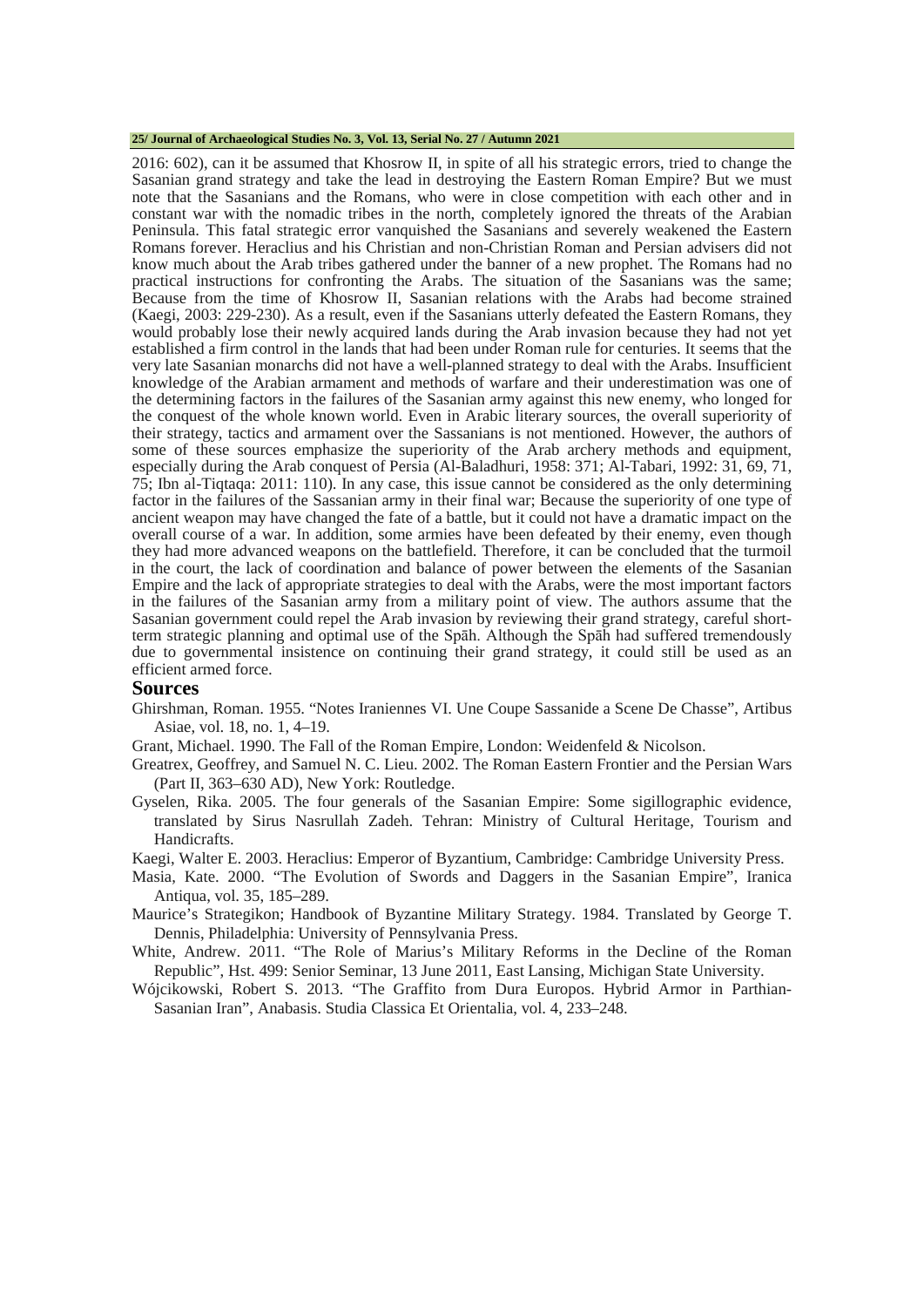#### **/26 استراتژي نظامی در امپراتوري ساسانی**

### **استراتژي نظامی در امپراتوري ساسانی**

**احسان خونسارينژاد دانشجوي کارشناسیارشد باستانشناسی دانشگاه تربیت مدرس، تهران، ایران. [1](#page-3-0) سیدمهدي موسوي کوهپر دانشیار گروه باستانشناسی دانشگاه تربیت مدرس، تهران، ایران. سرور خراشادي استادیار گروه باستانشناسی دانشگاه تربیت مدرس، تهران، ایران.** تاریخ دریافت: 1399/03/07؛ تاریخ پذیرش: 1400/09/30 علمی- پژوهشی

#### **چکیده**

بحث در ارتباط با برنامهریزي، اجراي صحیح و کارآمدي استراتژيهاي یک حکومت، همچـون تعریـف واژ ة اسـتراتژي کـار بسـ یار دشواري است. داشتن قواي نظامی نیرومند و بهرهمندي از انواع جنگافزارهـاي کارآمـد و روزآمـد، همـواره یکـی از آرمـان هـاي حکومتها در طول تاریخ بوده است. نظامهاي حاکم بر ایران نیز از این قاعده مستثنی نبودهاند و سرمایههاي مالی و انسانی خـود را براي نیل به این اهداف به کار بردهاند. پادشاهی ساسانی، آخرین حکومت ایرانی دنیاي باستان پیش از حمله اعراب کـه از نظـر وسعت جغرافیایی پس از شاهنشاهی هخامنشی، پهناورترین و قدرتمندترین دولت حاکم بر ایران بـود، در بسـیاري از جنبـه هـاي نظامی پیشرفتهتر از حکومتهاي پیش از خود بود؛ اما ساسانیان بدون برنامهریزيهاي دقیق استراتژیک نمیتوانستند چنین موفق در مسائل نظامی ظاهر شوند. حال پرسش این است که ساسانیان در راستاي حفظ و تداوم حکومتشان چـه اسـتراتژي نظـ امی را اتخاذ کرده بودند؟ پرسشی که پاسخ بدان را میتوان در انواع استراتژيهاي کلان، بلندمدت و کوتاهمدت آنان خلاصه کرد. اگرچـه استراتژي بسیار متخاصمانۀ حکومت ساسانی چندان با تئوريهاي امروزي هماهنگ نیست، امـا در دورانِ بسـیار متزلـزل باسـتانِ متأخر، مفید و کارآمد بوده است. بدون داشتن این استراتژي کلان، پادشاهان ساسانی نمیتوانستند به تعداد بیشـماري پیـروزي بادوام و چشمگیر دست یابند. آنها همچنین از طریق کاربرد این استراتژی جایگاه خانـدان سـلطنت را در میـان اشـرافیت سـنتی (خاندانهاي فئودال)، روحانیان، جنگآوران، بزرگان و غیره حفظ و تقویت نمودند. در این جستار برآنیم تا بـا رو یکـرد توصـیفی - تطبیقی- تحلیلی در پرداختن به پرسش مطروحه، انواع استراتژي و تاکتیکهاي ساسانیان را تبیین کرده و نقش آنهـا در قـدرت، ضعف، دوام یا زوال امپراتوري را بررسی کنیم. نتیجۀ این جستار بهطور کلی کارآمدي انواع استراتژي و تاکتیکهـاي ساسـانیان را در ادوار اولیه و میانۀ این حکومت نشان میدهد؛ اما خطاهاي استراتژیک برخی پادشاهان در اواخـر دوران ساسـانی و چنـد سـده پافشاري در ادامه و تکرار استراتژي کلان موجبات تضعیف حکومت را فراهم آورد.

**واژههاي کلیدي:** ساسانی، استراتژي، تاکتیک، نظامی، روم شرقی.

1

.1 **مقدمه**

رویدادهاي تاریخی شگرفی در دوران حاکمیت ساسانیان به وقوع پیوست که براي همیشه سـاختار ژئوپلیتیـ ک جهان شناختهشده را دستخوش تغییر ساخت. گسترش ادیان مسیحیت و اسلام، تقسیم امپراتـوري روم بـه دو قسمت شرقی و غربی و سقوط قسمت غربی و مهاجرتهاي عظیم قبیلهاي از وقایع مهم ایـن دوران بـه شـمار میروند (3-5 2007: ,Lee(. عواملی همچون تأسیس امپراتوري روم شرقی (که بنا به دلایلـی نظیـر نزدیـک تـر بودن پایتخت آن به مرزهاي دولت ساسانی و کوچکتر بودن قلمرو، عملکرد آن در قبال ساسانیان بهتـر شـده بود)، درگیري با کوشانیان، هیاطله، قبایل کـوچ روي شـمال و اعـراب و همچنـین جـاه طلبـی هـاي پادشـاهان ساسانی، در پیشرفته و پیچیده شدن استراتژي، تشکیلات و تجهیزات نظـامی و فنـون جنـگ آوري ساسـانیان تأثیرگذار بوده است. طرح این پرسش که ساسانیان در راستاي حفظ و تداوم حکومتشان چه استراتژي نظـامی

<span id="page-3-0"></span>m\_mousavi@modares.ac.ir :مسئول نویسنده رایانامۀ .1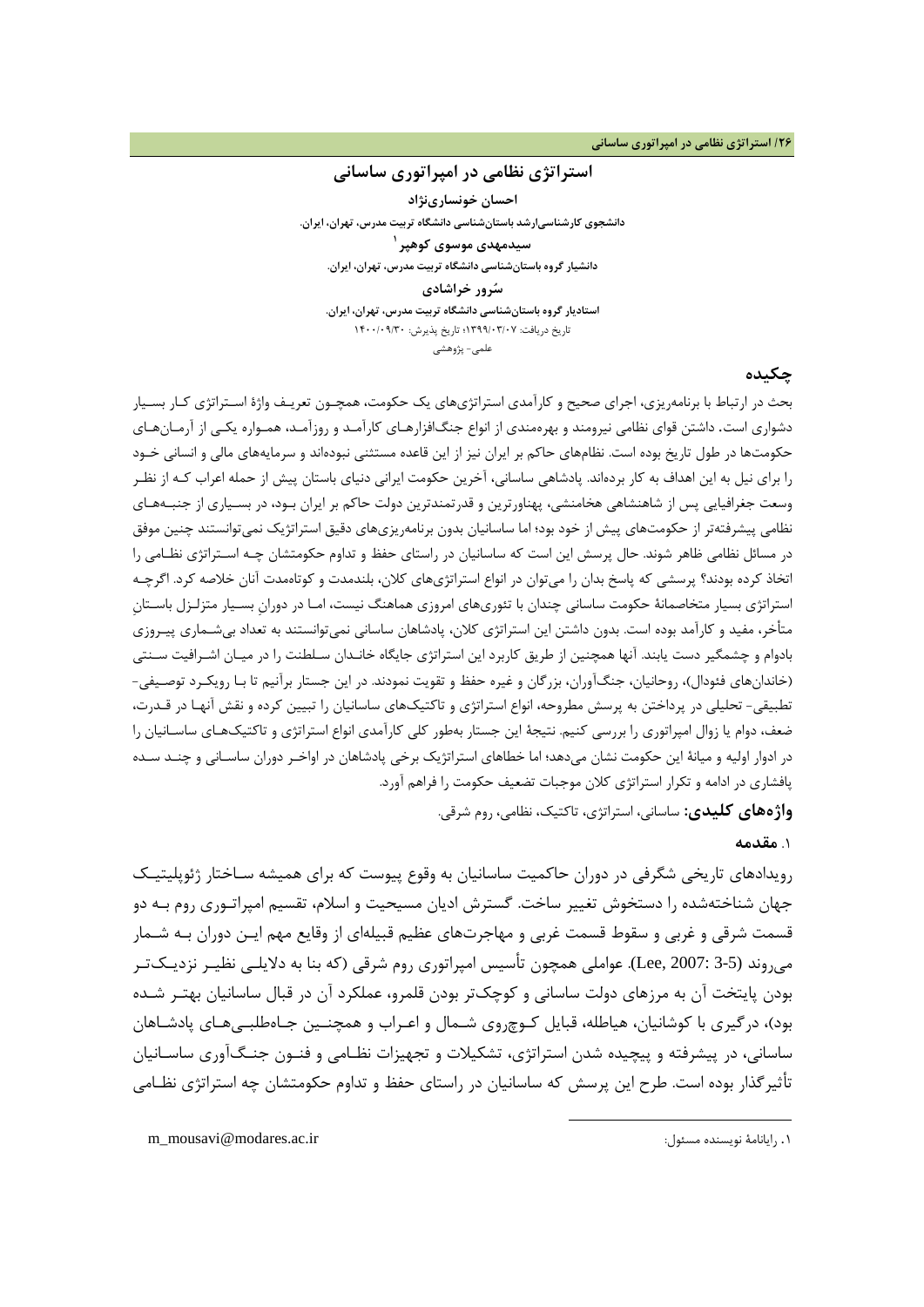# **، دورة ،13 شمارة ،3 پاییز <sup>1400</sup> / <sup>27</sup>** �نا� �طا ی �عات با�تان

را اتخاذ کرده بودند؟ دستمایۀ این جستار شد که پاسخ بـه آن را مـی بایسـت در انـواع اسـتراتژي هـاي کـلان، بلندمدت و کوتاهمدت آنان جستوجو کرد. اگرچه از زمان شکلگیري نخستین جوامـع، هـدف بشـر از جنـگ همچنان بدون تغییر باقیمانده است، تاریخچۀ جنگافزارها و تاکتیکها روندي از سازگاري، نوآوري و پیشرفت تقریباً مداوم را نشان میدهد؛ بنابراین فناوری میدان نبرد بهطور فزاینـدهای مـؤثرتر و کشـندهتـر شـده اسـت (4 2012: ,Jones(. ساسانیان نیز از این قاعده مستثنی نبودهانـد و در نتیجـه در جنبـه هـاي مختلـف نظـامی پیشرفتهتر از حکومتهاي پیش از خود بودهاند. پادشاهان ساسانی همچنین به دلیل ماهیت حکومت و شـرایط بسیار متغیر زمانه، نیاز داشتند تا از استراتژي کلان برخوردار باشند و براي انواع بلندمدت و کوتاهمدت آن بـه - دقت برنامهریزی کنند. پژوهشـگرانی همچـون سـانس p (۲۰۱۲) مَکـدونو ۲۰۱۳) هـاوارد-جانسـتون ۲۰۱۶)، سیوان ٔ و ماکسیمیوک <sup>۵</sup> (۲۰۱۸) برخی از جنبههای استراتژیهای شاهنشاهی ساسانی را در نوشـتارهای خـود مورد بررسی قرار دادهاند.

[س](#page-4-4)اسانیان، در دورانی که قلمرو پارتها میان حامیان اردوان چهارم و بلاش ششم و کسانی که مخالف هر دو بودند (حدود ٢٠٧-٢٢٣ پ.م) تقسیم شده بـود، در اسـتان فـارس ظهـور کردنـد ,Syvänne and Maksymiuk (21 .2018: پس از اینکه اردشیر، اردوان را شکست داد و زمام امور کشور را به دست گرفت، ارتشـی مـنظم و نام داشت (Shapour Shahbazi, 198[6](#page-4-5)). بایدار را پایهگذاری نمود که در پارسی میانه «سپاه»<sup>۶</sup> نام داشت)

وسعت قلمروي امپراتوري ساسانی یکی از بزرگترین مشکلات پیشروي ارتش ساسانی بود. این مسـئله نیـز تشکیل یک نیروی حرفهای با مهارت و آموزشدیده را ضروری مینمـود؛ نیرویـی کـه بتوانـد بـرای مقابلـه بـا چالشهاي نظامی موجود در مرزهاي غربی (روم شرقی)، شمالی (قفقاز)، جنـوبی و آسـیاي میانـه بـه سـرعت در سراسر امپراتوري مستقر شود. پارتها براي رفع این مشکل یک دکترین نیروي نظامی غالباً سواره را به وجـود آوردند که امکان استقرار سریع نیروهای خود در بخشهای در معرض تهدید را فراهم میکرد .Farrokh et al) (11 .2018: دکترین نظامی پارتها همچنین براي جلوگیري از رویارویی مستقیم و تنبهتن با پیادهنظـام برتـر مقدونی (و سپستر رومی)، کاربرد داشت (681 Mcdonough, 2013: 681).

اگرچه ساسانیان این دکترین را به ارث برده بودند، اما شیوههاي جنگآوري ساسانی تفاوتهایی بنیادین بـا پارتها داشت. سپاه ساسانی یک نیروي تماماً متکی بر سوارهنظام نبود بلکـه نیروهـاي رزمـی متنـوعی ماننـد پیادهنظام (از انواع مختلف)، فیلهاي جنگی و یگانهاي مهندسی را نیز بـه کـار مـی گرفـت. همچنـین در کنـار لانـسداران سنـگینزره <sup>۷</sup> و کمـانداران سوارهٔ ســنتی، سـوارهنظـام ســاسانی تنـــوع بیشــتری پیــداکرده و یر تاب کنندگان نیزه^ و سایر دستههای سوارهنظام سبکاسلحه را شامل می شد (11 :201[8](#page-4-7) .Farrokh et al. 2018).

**.** 

- <span id="page-4-1"></span>2. Mcdonough
- <span id="page-4-2"></span>3. Howard-Johnston
- <span id="page-4-3"></span>4. Syvänne
- <span id="page-4-4"></span>5. Maksymiuk
- <span id="page-4-5"></span>6. Spāh
- <span id="page-4-6"></span>7. heavy lancers
- <span id="page-4-7"></span>8. javelineers

<span id="page-4-0"></span><sup>1.</sup> Sanz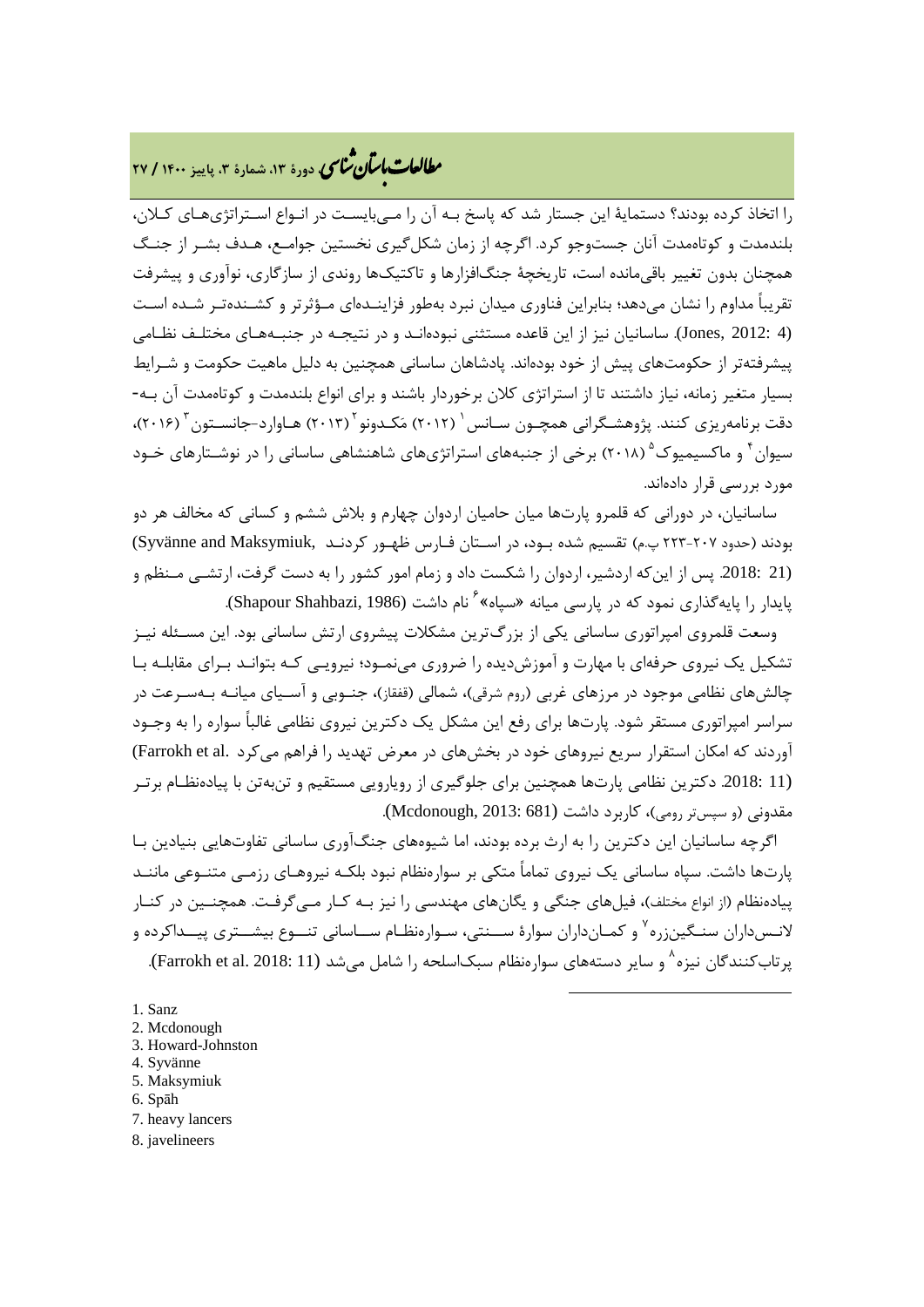اگرچه پیشرفته و پیچیـده شـدن دکتـرین، اسـتراتژي، تشـکیلات، تجهیـزات نظـامی و فنـون جنـگ آوري ساسانیان در اقتدار و کسب موفقیتهاي این حکومت تأثیرگذار بوده است، اما بدون برنامهریزي و برخـورداري از استراتژي کلان موارد مذکور براي حفظ کارآمدي و اقتدار یک حکومت در درازمدت بیفایده است.

یکی از بهترین مثالها در این مورد، هانیبال <sup>۱</sup> سردار کارتاژی است. هانیبال که توسـط بسـیاری از مورخـان نظامی یکی از بزرگترین فرماندهان و استراتژیستهاي تـاریخ نامیـده شـده اسـت، تنهـا یـک مـ دبر و اسـتاد ترفندهای جنگی<sup>۲</sup> بود ([2](#page-5-1)09 :Dodge, 2012) و استراتژی کلان و بلندمدتی نداشت؛ زیرا علیرغم پیروزیهـای چشمگیر و تاریخی در جنگ با رومیان، شکست او در سال 202 پ.م باعث شد تا امپراتوري کارتـاژ تبـدیل بـه  $^{\text{a}}$ دولت متکی ّ به روم شود (188-166 :Abulafia, 2012). این مسئله در جملهای که لیـوی ٔ از ماهاربـال، سردار نومیدیایی <sup>۲</sup> نقل کرده، بهخوبی نمود یافته است. ماهاربال، پس از پیروزیهای پیاپی هانیبال بر رومیان و نابودي چند ارتش آنها، به سردار کارتاژي توصیه نمود که سریعاً شهر رم را محاصره کرده و کار جمهـوري روم را تمام کند. هانیبال به او میگوید که به زمان بیشتري احتیاج دارد. سپس ماهاربـال چنـین پاسـخ مـی دهـد: «هانیبال، تو میدانی که چگونه یک پیروزي را به دست آوري، اما نمیدانی کـه چگونـه از آن اسـتفاده کنـی » .(Livy, 1969: 369)

### **.2استراتژي نظامی در امپراتوري ساسانی**

تعریف مفهوم استراتژي کار بسیار دشواري است. نظریهپردازان بسیاري در این زمینه نگاشتهاند، امـا در نهایـت نظریات آنها به باد انتقاد گرفته شد. لیدل هارت<sup>۷</sup> در جملهٔ مشهوری استراتژی را «هنـر توزیـع و بـهکـارگیری ابزارهاي نظامی براي تحقق اهداف سیاسی» تعریف کرده است. محدودیتهاي رویکرد مذکور آشکار است زیـرا این تعریف، استراتژي را بهشدت به امور نظامی محدود می کند؛ در حالی کـه حـوزهٔ عملکـرد اسـتراتژي عمـلاً بسیار گستردهتر است. به هر روي، سردمداران یک کشور همواره باید شرایط زمانه را بـراي برنامـهریـزيهـاي استراتژیک خود در نظر بگیرند؛ زیرا ما در دنیایی زندگی می کنیم که همیشه شانس، عدم اطمینـان و ابهامـات بر آن مسلط است و کنشها، نیات و اهداف سایر ممالک رمزآلود و نامشخص است؛ در نتیجه، سیاسـت گـذاران براي برنامهریزي هاي استراتژیک خود باید نهایت خرد، فراست و زیرکـی را بـه خـرج دهنـد (Murray et al .1994: 1)

در تئوري جنگآوري، استراتژي و تاکتیک از یکدیگر تفکیک شدهاند. تاکتیکها معمولاً اقداماتی هستند که در میدان نبرد اعمال میشوند. استراتژی، هنر طراحی و هدایت عملیـات نظـامی اسـت. جنبـههـای نظـامی و غیرنظامی هنگام ادارة جنگ و حفظ صلح جداییناپذیر هستند؛ بنابراین نقطـۀ آغـاز تمـامی برنامـه ریـزي هـا و کنشهاي استراتژیک، سیاست حکومتی است که مدیریت آن بر عهدة رهبران یک حکومت است؛ اما باید بـین

**.** 

- <span id="page-5-0"></span>1. Hannibal
- <span id="page-5-1"></span>2. stratagem
- <span id="page-5-2"></span>3. client state
- <span id="page-5-3"></span>4. Livy
- <span id="page-5-4"></span>5. Maharbal
- <span id="page-5-5"></span>6. Numidian
- <span id="page-5-6"></span>7. Liddell Hart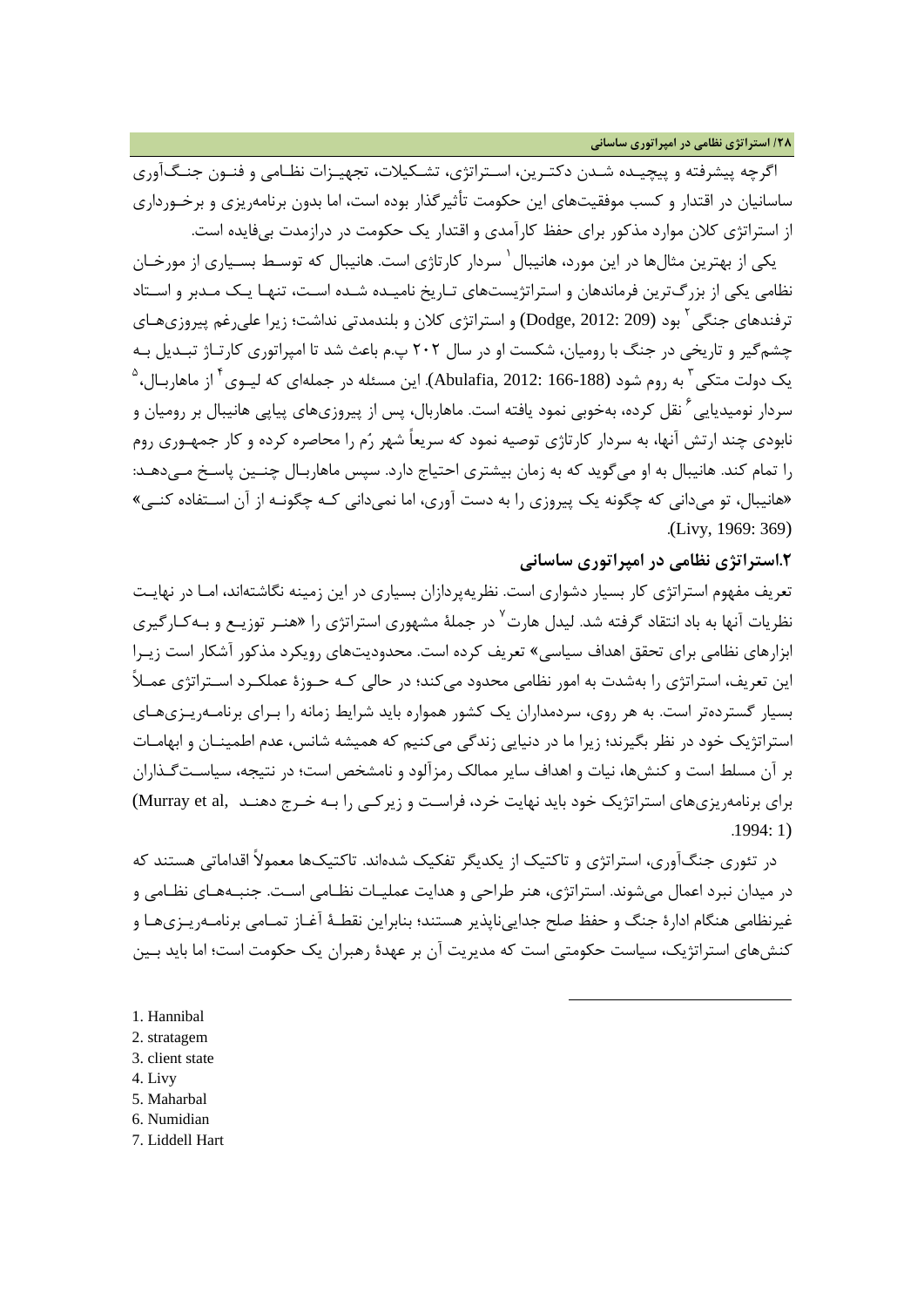## **، دورة ،13 شمارة ،3 پاییز <sup>1400</sup> / <sup>29</sup>** �نا� �طا ی �عات با�تان

جنبههاي سیاسی و نظامی استراتژي تمایز قائل شد. جنبههاي سیاسی استراتژي شـامل سیاسـت حکـومتی و در نظر گرفتن مقاصد و سیاستهاي دشمن میشود. استراتژي سیاسی مـرتبط بـا وضـعیت نیروهـاي مسـلح، است (138-139 1998: ,Olbrycht(. [1](#page-6-0) اهداف استراتژیک عملیات و جبهههاي جنگ

حاکمیت پارتها جنگ را وسیلهاي براي حفاظت از ایالات خود، کسب درآمد و اعمال نفوذ (مرعوب کـ ردن) بر شاهکها میدانستند. در مقابل، شاهنشاهان ساسانی آشکارا جنگآوري و مزایاي آن را راهـی بـر اي تقویـت موقعیت ضعیف خود در برابر اشرافیت سنتی ایران می دیدند. برای شخص شاهنشاه، جنگ فرصـتی بـود بـرای نشان دادن رهبري قاطع و کاریزماتیک خود، گسترش شبکههاي ارتبـاطی خـد ایگانی و وفـادار ي، سـربازگیري مستقل از اشرافیت سنتی و ایجاد شبکههاي اقتصادي و اجتماعی که احتمالاً بهعنـوان متعـادل کننـدة قـدرت نظامی اشرافیت سنتی عمل میکرد (Mcdonough, 2013: 691).

سیاستها و شیوههای اجرای فعالیتهای نظـامی ساسـانی معمـولاً بسـیار پیچیـده بـود. ابتـدا شاهنشـاه و مشاوران او اهدافی را تعیین کرده و پس از آن بهترین راه برای دستیابی به این اهداف را تجزیــهوتحلیــل مـی-کردند. معمولاً راههاي رسيدن به اهداف نظامي استفاده از متحدان، جنگ نيابتي <sup>۲</sup> (عمدتاً از طريق قبايـل کـوچرو و اعراب)، تهدید و جنگ حقیقی بود. دکترین جنگی ساسـانیان هنگـام لشکرکشـی شـامل ایـن مـوارد بـود : (1) تدارکات و تجهیزات از قبل جمعآوری می شـدند؛ (۲) هنگـام راهپیمـایی جاسوسـان و پیشـاهنگان <sup>۳</sup> ارتـش را احاطه میکردند؛ (3) عدهاي را براي بازجویی اسیر میکردند؛ (4) هنگام راهپیمایی امکان حملـ ۀ دشـمن را در نظر میگرفتند (آرایش آنها شامل پیشقراول، ٔ پسقراول، ْ جناحان ٗ و قلب قشون ٚ میشد)؛ (۵) برپا کردن اردوگــاههــای داراي استحکامات که شبها فوجی از سوارهنظام امنیت آن را فراهم میکرد. آنها همچنین دین زرتشـت را در مرکز دکترین نظامی خود قرار داده و همواره لشکریان را با مناسـک مـذهبی و سـخنرانی هـاي پـیش از نبـرد .(Syvänne and Maksymiuk, 2018: 63-64) میکردند تهییج

**.3تاکتیکهاي نظامی در تئوري جنگآوري ساسانی** همانگونه که پیشتر نیز به آن اشاره شد، تاکتیکها معـمولاً اقداماتی هستـند کـه در مـ ـیدان نبـ ـرد اعمـال میشوند. بهعبارت دیگر، تاکتیکها، استراتژي میدان نبـرد هسـتند؛ علـم مـانور 8 و بـه کـارگیري توانـایی هـا و

-

- <span id="page-6-0"></span>[1](#page-6-7). theaters of war
- <span id="page-6-1"></span>2. proxy war
- <span id="page-6-2"></span>3. scouts
- <span id="page-6-4"></span><span id="page-6-3"></span>4. vanguard
- 5. rear guard
- <span id="page-6-5"></span>6. wings
- <span id="page-6-6"></span>7. center
- <span id="page-6-7"></span>8. maneuvering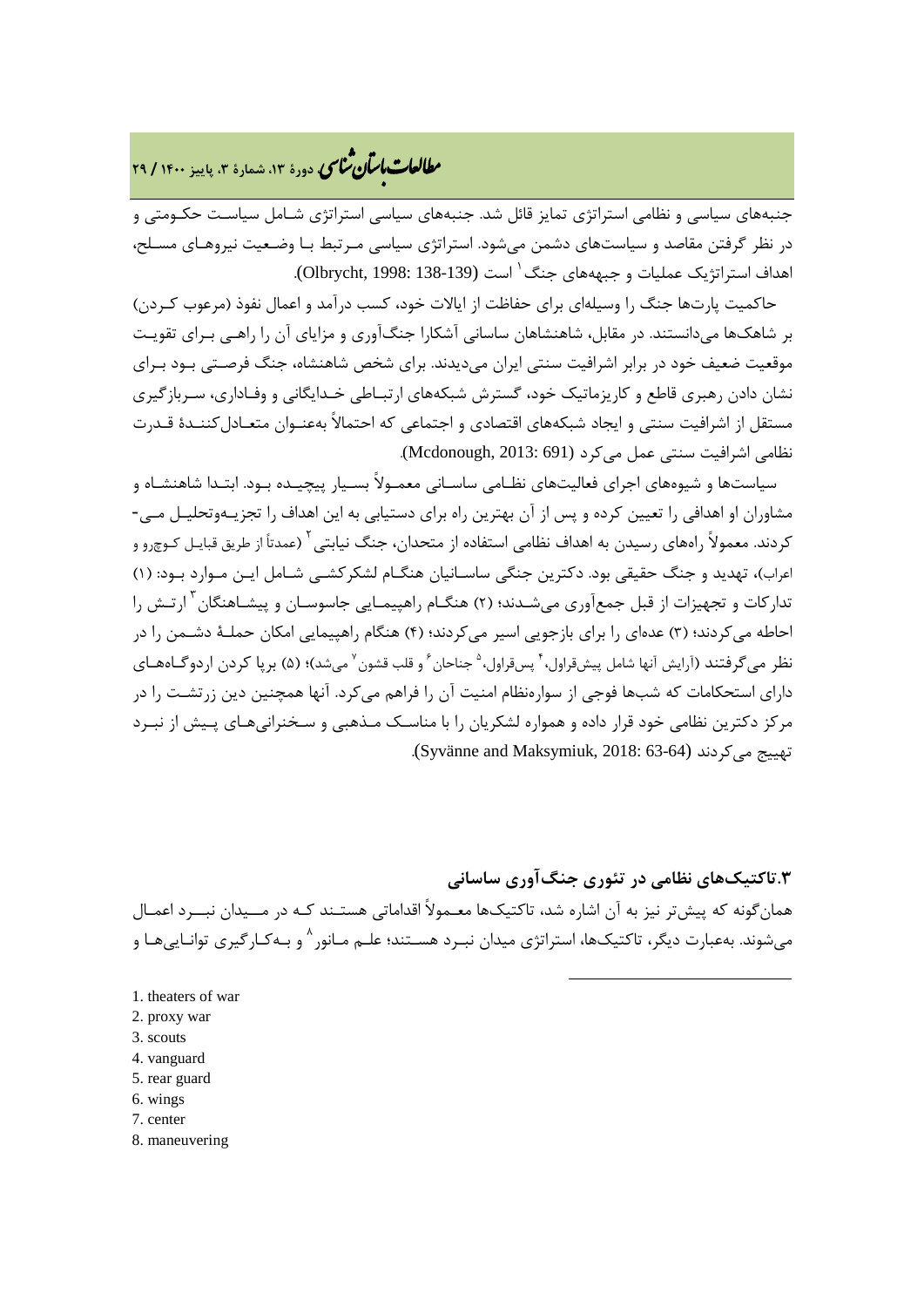**/30 استراتژي نظامی در امپراتوري ساسانی**

ویژگیهاي متفاوت هر واحد نظامی مجزا بهعنوان یک سیسـتم هماهنـگ و بـدون نقـص 1881: ,Wilhelm( (.569 دانش و هنر فرماندهی در میدان نبرد شامل طراحی و آرایش نظامی، ترتیب آرایش و حرکات واحـدهاي نظامی نسبت به یکدیگر و نسبت به دشمن نیز از جنبههاي مختلف علـم تاکتیـک هـاي نظـامی اسـت ,JCS( یـا تاکتیـک هـاي نبـرد و تاکتیـک هـاي [1](#page-7-0) (436 .2002: تاکتیکها بهطور کلی به دو دستۀ تاکتیکهـاي عـالی مقدماتی <sup>۲</sup> یا تاکتیکهای آموزشی <sup>۳</sup> تقسیم می شوند (1881: 569). Wilhelm, 1881:

عدم وجود منابع دستاول ساسانی و توصیفات ناکافی از جزئیـات نبردهـای میـان رومیـان و ساسـانیان در منابع رومی، ارزیابی فنون ارتش ساسانی در حدود سالهاي 400-226 م را بـا مشـکل مواجـه سـاخته اسـت (261 2007: ,Erdkamp(. به هر روي بیشتر استراتژي میدان نبرد در اوایل دوران ساسانیان، پارتی بود کـه بـه نوبۀ خود از شیوة جنگآوري مردمان کوچروي نواحی استپ اقتباس شده بود. پیشقراول شدن سوارهنظـام یـا قرار گرفتن آن در صف اول از شاخصههاي اصلی این دکترین بود. استفاده از تاکتیکهاي جنگوگریز، <sup>۲</sup> تهاجم سوارهنظام سنگین اسلحه مسلح به لانس، تیراندازي گسترده و حرکت کمانداران سواره در پشتسر آنها شیوة اصلی این نوع جنگآوري بوده اسـت (30 2012: ,Farrokh(. بیشـتر اطلاعـات مـا از شـیوه هـاي جنـگ آوري ساسانی، مربوط به نیمۀ دوم حکومت آنهاست؛ برای مثال در کتاب اسـتراتژیکُن<sup>۵</sup> اطلاعـاتی دربـارۀ پوشـش و شیوههای جنگآوری سپاهیان ساسانی نگارش شده است (دریایی، ۱۳۹۴: ۵۵۱-۵۵۷).

نبردهاي ساسانیان معمولاً با فریادهاي [«](#page-7-4)مرد و مرد» که درخواستی براي نبرد تنبهتن بـا پهلوانـان ساسـانی بود، آغاز میگشت (181 2009: ,Farrokh; 19 1996: ,Nicolle(. اگر شاهنشاه در میدان نبرد حضـور داشـت، تخت او در یک مکان بلند (مانند یک تپه) یا دستکم در قلب سپاه میان چهار پرچم قرار میگرفت. در کنار او خدمتکاران و نگهبانان بودند و کمانداران و پیادهنظام پشت سـر وي قـرار داشـتند. در صـورت عـدم حضـور شاهنشاه، فرماندة کلقوا در وضعیتی مشابه قرار میگرفت. صداي شیپورها اعلامکنندة آغـاز حمـلات بـود و از نواختن این ساز و طبل براي حفظ روحیۀ لشکریان استفاده میشد (19 1996: ,Nicolle(.

یکی از تاکتیکهاي معمول ساسانیان، تقسیم سپاه به پنج قسمت بود. بخشی از سـواران در صـف اول قـرار گرفته و یک نیروي پشتیبان متشکل از پیادهنظام سنگین اسلحه پشت سر آنها بـود. در جناحـان نیـز معمـولاً سوارهنظام قرار داشته و یک نیروی کوچک از بهترینهای سواران (برای مثال گیاناَوسپار ٔ یا جاویدانها) نیـز بـه عنوان ذخیره نگاه داشته میشدند (29 2012: ,Farrokh(. از دیگر موارد میتـوان بـه اسـتقرار قلـب سـپاه در محلی مرتفع، قرار گرفتن سربازان چپدست در جناح چپ و استفاده از این جناح تنها در مواقع حساس، ادامۀ نبرد تا پایان روز و شروع عملیات کمین در شب و کاربرد ترفندهاي فریب و ارعاب دشمن هنگـام اجـراي ایـن عملیات و استفاده از دامهاي آهنین در مکانهایی که احتمال شبیخون دشمن وجود داشته است، اشـاره کـرد (اینوسترانتسف، :1348 54-57).

1

- <span id="page-7-0"></span>1. grand tactics
- <span id="page-7-1"></span>2. elementary Tactics
- <span id="page-7-2"></span>3. tactics of instruction
- <span id="page-7-3"></span>4. hit-and-run tactics
- <span id="page-7-4"></span>5. Strategikon
- <span id="page-7-5"></span>6. Gyan-avspar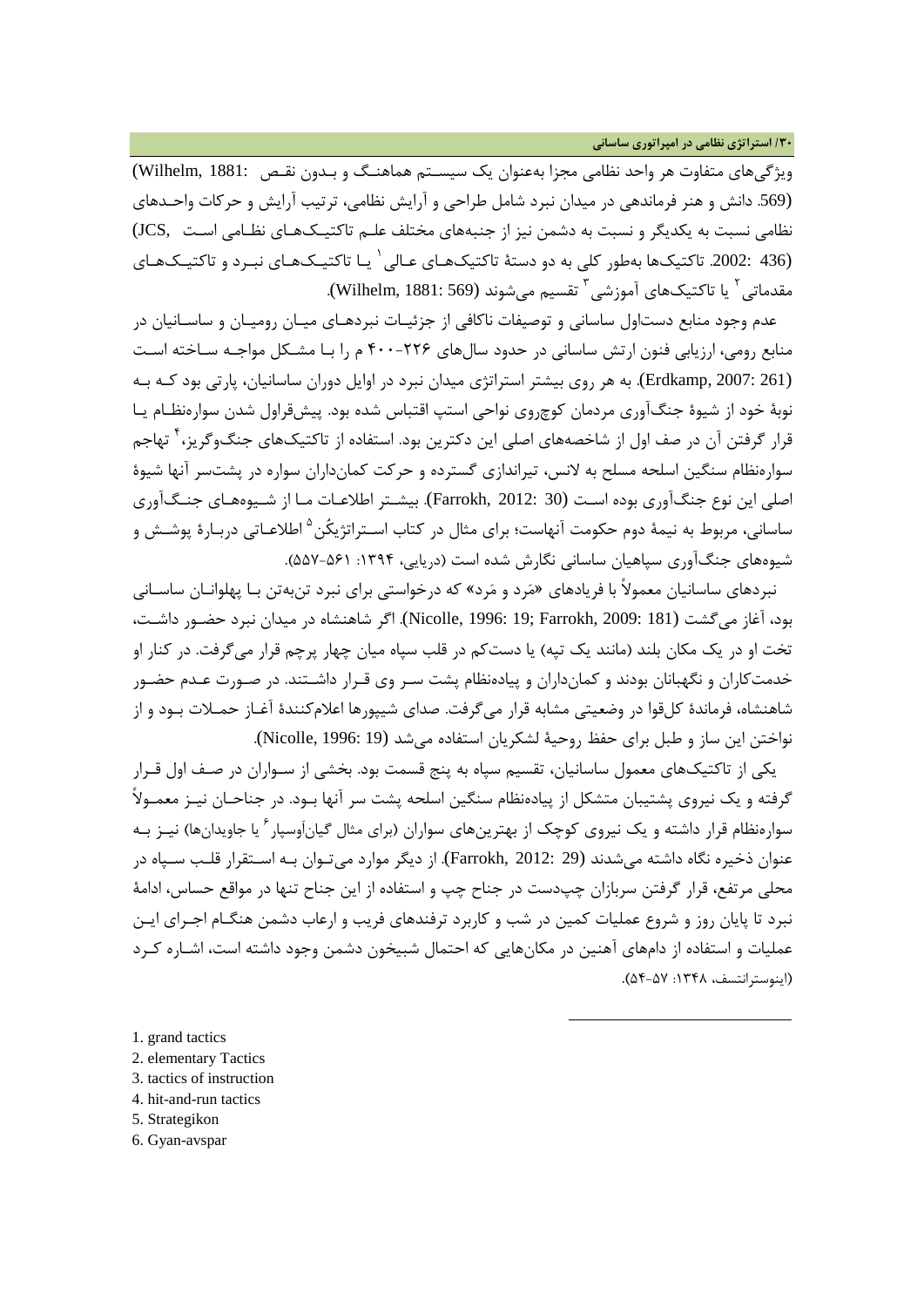# **، دورة ،13 شمارة ،3 پاییز <sup>1400</sup> / <sup>31</sup>** �نا� �طا ی �عات با�تان

ساسانیان برخلاف پارتها در فنون محاصره و گشودن قلاع و شهرها مهارت داشـته و از تمـام آلات و ادوات محاصره استفاده میکردند. آنها اغلب این فنون را از رومیان آموخته بودند. روش معمول در محاصره ایـن بـود که پیادهنظام ابتدا گودالهایی حفر میکردند و تحت حفاظت سپرهای مشبک خود پیشروی کرده تا به خندق شهر میرسیدند و آن را پر میکردند و سپس خود را به دیوارها رسانده و تلاش مـی کردنـد تـا در آن منفـذي ایجاد کنند. روش دیگر، ساخت برجهاى متحرک<sup>٬</sup> نزدیک دیوار بود که با منجنیقهاى سوار بر آن دشـمن را از استحکامات خـود مـی راندنـد (سـایکس، :1380 640-639). ساسـانیان همچنـین از دیپلـ ـماتهـا، جاسوسـان و تاکتیکهای جنگ روانی برای تسلیم کردن شهرها و قلاع دشمن بهره میجستند (کریستنسن، ۱۳۶۸: ۳۰۸). **.[4](#page-8-0) کلان در امپراتوري ساسانی**

همانطور که نگارندگان پیش از این نیز خاطرنشان ساختند، ساسانیان در کنـار اسـتراتژي معمـول نظـامی، از 'ستراتژی کلان <sup>۲</sup> یا عالی <sup>۳</sup> برخوردار بودند. بنا بر نظریۀ لیدل هارت، نقش اسـتراتژی کـلان ایجـاد همـاهنگی و هدایت کلیۀ منابع یک ملت یا گروهی از ملتها براي دستیابی به اهداف سیاسی جنگ اسـت ؛ اهـد افی کـه بـا سیاست بنیادی <sup>۴</sup> تعریف میشود. از ملزومات استراتژی کلان محاسبه و توسعهٔ منابع اقتصادی و نیروی انسـانی ملل براي حفظ نیروهاي جنگی است. از دیگر الزامات در نظر گرفتن منابع اخلاقی براي تقویت روحیۀ جنـگ - طلبی مردم است. همچنین در استراتژي کلان تنظیم موازنۀ قدرت بین چندین نیرو و بین نیروهـا و صـن ایع از واجبات است. کاربرد قدرت جنگآوري، فشار اقتصادي و اخلاقی از ابزارهاي استراتژي کلان براي تضعیف ارادة حریفان به شمار میرود. میزان استفاده از این اهرمها نیز بـراي جلـوگیري از واردکـردن صـدمه بـه امنیـت و سودآوري در پایان جنگ (برقراري مجدد صلح) در استراتژي کلان در نظـر گرفتـه مـی شـود ,Liddell Hart ) .1991: 322)

در خصوص استراتژي کلان ساسانیان، بهطور کلی میتوان به این موارد اشاره کـرد: ( 1) شاهنشـاه سیاسـت متخاصمانۀ خود علیه ممالک و اقوام «انیرانی» را دفاع از «ایران» و نوعی جنگ مذهبی عنـ وان کـرده و از ایـن طریق نیز خود را فردي متدین و بهرهمند از حمایت ایزدي معرفی میکرد؛ (2) کسب غنـائم جنگـی، تحمیـل باج و غرامت بر مغلوبان و به دست آوردن اسرا (بهویژه رومیان) براي گسترش زیرساختهاي اقتصادي و صـنعتی و تقویت جایگاه خاندان سلطنت در مقابل فئودالهـا ؛ (3) سـاخت شـهرهاي داراي اسـتحکامات، پادگـان هـا و دیوارهاي دفاعی براي محدود کردن حملات اقوام مهاجم در مناطق مرزي که همزمان به تسلط هرچـه بیشـتر حکومت مرکزي، افزایش بهرهکشی از منابع و رونق تجـارت در ایـن منـاطق کمـک مـی کـرد ,Mcdonough( .2013: 688-691)

**.** 

<span id="page-8-0"></span>1. siege tower

<span id="page-8-1"></span>2. grand strategy

<span id="page-8-2"></span>3. higher strategy

<span id="page-8-3"></span>4. fundamental policy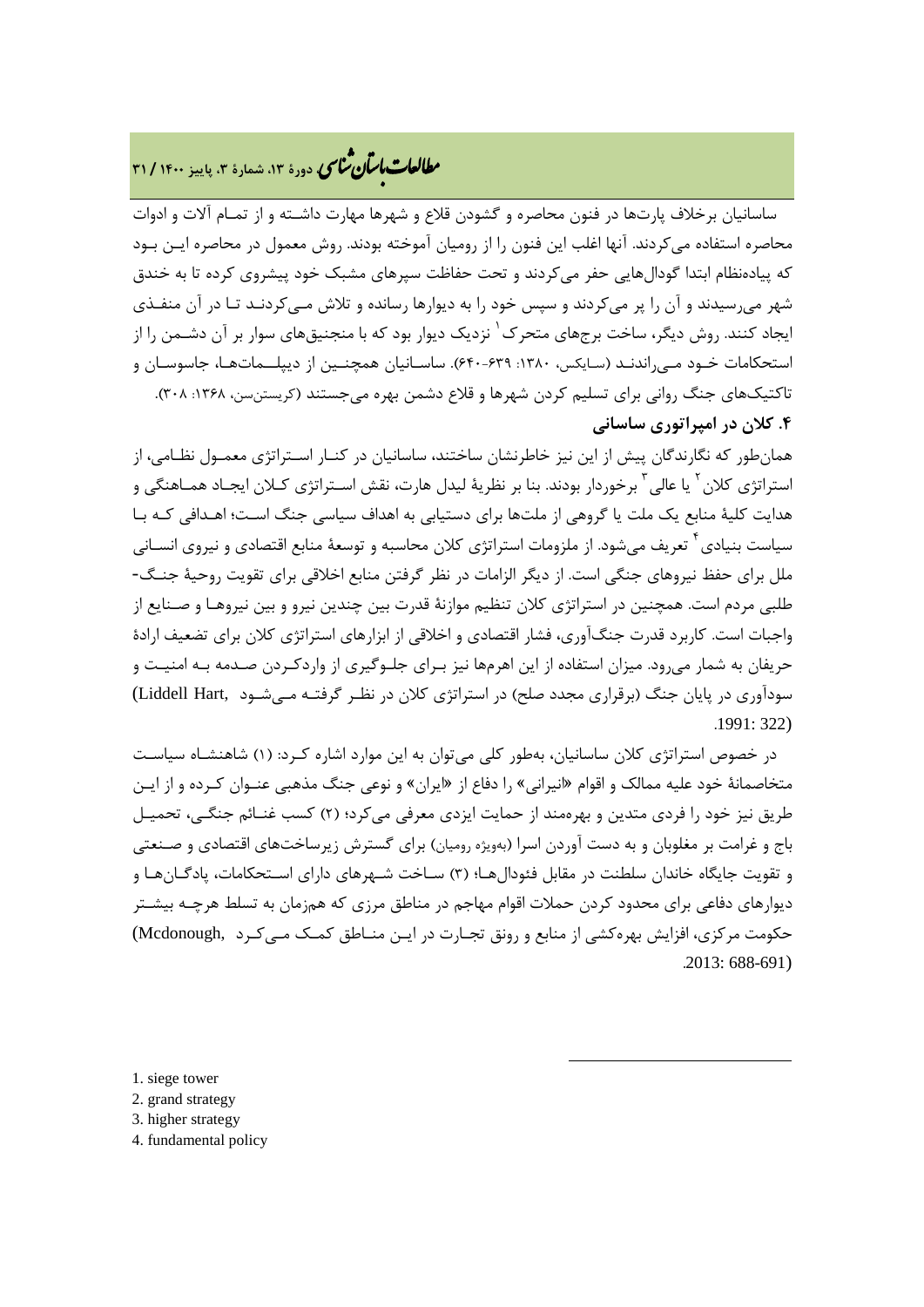در کنار این کلیات، چند مؤلفه را نیز میتوان براي استراتژي کلان ساسانی برشمرد. اولین مؤلفـۀ اسـتراتژي کلان ساسانی را می توان امپر بالیسم منفعل <sup>۱</sup> یا خنثی <sup>۲</sup> نامید؛ یعنی اصرار بر امپراتوری بودن حکومت ساسـانی و فرازمینی بودن اقتدار پادشاهان منتخب از سوي پروردگار بدون ادعاهاي واهی براي حاکمیت گستردهتـر بـر تمامی جهان شناختهشده. دومین مؤلفه در دوراهی استراتژیک<sup>۲</sup> تهاجم به شرق یا غرب قابل مشاهده است که تمامی پادشاهان ساسانی همواره با آن مواجه بودند. در نتیجه «رویکرد ژئوپلیتیک توجه به شـرق » مهـم تـرین بعد استراتژي کلان ساسانی پس از محبوب شدن ایدئولوژي کیانی میان پادشاهان ساسـانی شـد و بـه صـورت وظیفۀ دنیوي مقابله با تهدیدات توران و جلوگیري از آلوده شدن ایران به دسـت تورانیـان درآمـد . -Howard( .Johnston, 2016: 591, 599-602)

**.5تحلیل استراتژي و تاکتیکهاي نظامی ساسانی**

به باور نگارندگان، استراتژي و تاکتیکهاي نظامی ساسانیان در ادوار اولیه و میانۀ این حکومت بسیار مؤثر بوده است. رویکرد نظامی پارتها بیشتر تدافعی بود و بنا به دلایلی همچون دکترین نظامی تماماً مبتنی بر سـواره - نظام آنها مجال چندانی براي بسط قلمرو و فتح شهرها و قلاع بهویژه در غرب نداشتند؛ اما حکومت ساسـانیان از بدو پیدایش یعنی دوران اردشیر یکم، گسترش قلمرو در غرب را آغاز نمود و استراتژی کلان خـود در قبـال رومیان را به منصۀ ظهور رساند. یکی از دلایل اصلی که رومیان را وادار به دو قسمت کـردن امپراتـوري نمـود، عملکرد بسیار ضعیف آن در مقابله با تهدیدهاي مـداوم ساسـانیان بـود. اگرچـه دور بـودن قلـب امپراتـوري و پایتخت آن شهر رم کمی از بار فوقالعاده بودن این تهدیدها را میکاست، مدیریت همزمان جبهههاي جنگ بـا این دشمن نوظهور بسیار قدرتمند و جاهطلب را دشوار میساخت.

در نتیجه دیوکلتیانوس، ٔ در سال ۲۹۳ م امپراتوری را به دو قسمت شرقی و غربی و بین چهـار نفـر تقسـیم کرد تا علاوه بر کاهش بار مسئولیتهاي فزایندة اداري-نظامی امپراتـور و سـایر مشـکلات ادارة قلمـرو وسـیع امپراتوري، عملکرد روم در قبال تهدیدهاي نظامی در تمامی جبههها را بهبود بخشـد ;8-12 1981: ,Barnes( (288 :Southern, 2001: 145-148; Potter, 2004 این روند تا تقسیم شدن کامـل امپراتـوري بـه دو قسـمت شرقی و غربی در سال ۳۹۵ م ادامه یافت (117-114 :Grant, 1990).

استراتژي، تاکتیکها، تشکیلات و تجهیزات نظامی ساسانیان به تدریج از سنتهـاي پـارتی فاصـله گرفـت و پیشرفتهتر شد و دستگاه نظامی ساسـانیان را بـه ماشـین جنگـی هولنـاکی مبـدل سـاخت؛ در نتیجـه حتـی امپراتوري روم شرقی نیز سازمان نظامی خود براي مهار ساسانیان را ناکافی دید و در تمامی وجوه آن بـازنگري نمود. براي مثال سوارهنظام سرآمد واحدهاي نظامی شد که شامل واحـدهایی نظیـر سـواران سـنگین اسـلحه (katafraktoi)، متوسط  $\text{k}$ cursôres) و کمانداران سبکاسلحه بـود ,Dennis, 1984: x, 1[5](#page-9-4), 95;Dawson, (34 9-10, .2009: رومیان براي کارآمدي هرچه بیشتر ارتشهاي خود در مقابله با تهدیدهاي مرزهـاي شـرقی

-

- <span id="page-9-0"></span>1. passive imperialism
- <span id="page-9-1"></span>2. inert imperialism
- <span id="page-9-2"></span>3. strategic dilemma
- <span id="page-9-3"></span>4. Diocletianus
- <span id="page-9-4"></span>5. medium cavalry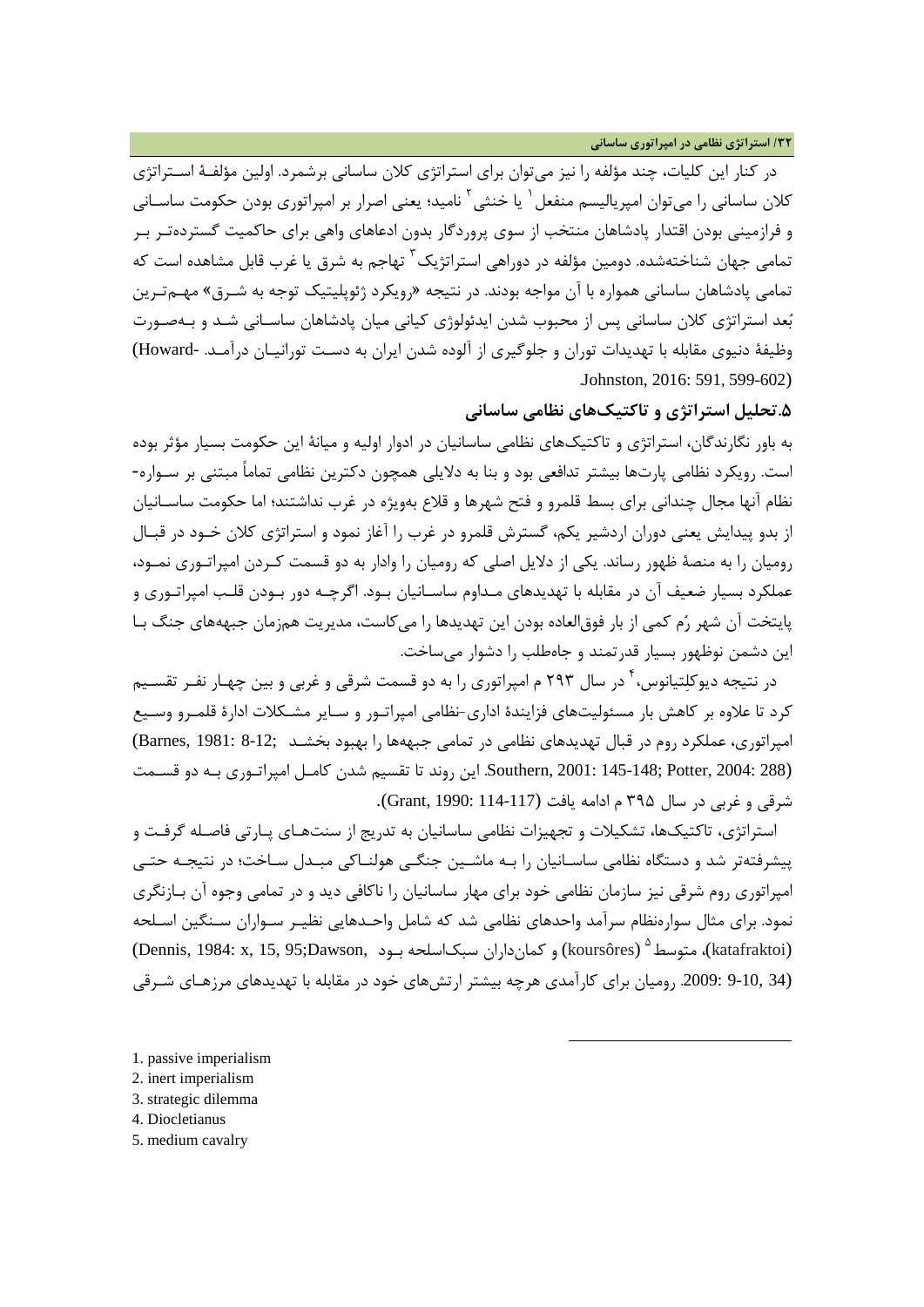# **، دورة ،13 شمارة ،3 پاییز <sup>1400</sup> / <sup>33</sup>** �نا� �طا ی �عات با�تان

اقـتباسهای بسـیاری از پارتها، سـاسانیان، سـَرمَتیها <sup>۱</sup> و غیره داشـتند. فنون و تجهیـزات سـواره نظام فوق (clibanarii) (از جملۀ اقتباسهاي آنهـا از ایرانیــان بـود 10, Negin and D'Aamto, [2](#page-10-1)018: 10, سنگین اسلحه (.34 اگرچه تعاریف دقیق و تمایز بین عباراتkataphraktoi،catafracti، catafractarii و clibanarii هنـوز مبهم باقیمانده است، در ارتباط با موضوع اقتباس آنها توسط نیروهاي ارتش روم بـا الهـام گیـري از پـارت هـا، ساسانیان و سرماتیان اتفاق نظر وجود دارد (36 2014: ,Skupniewicz(؛ بنابراین رومیـان بـه تـدریج آمـادگی بیشتري در رزمآرایی علیه ساسانیان پیدا کردند که از دیدگاه نظامی یکی از عوامل اصلی در شکسـت کامـل و نهایی آنها در واپسین جنگ بود.

نگارندگان خاطرنشان میسازند که همانند استراتژيهاي کوتاهمدت، با روي کار آمـدن هـر پادشـاه، امکـان تغییر در استراتژي کلان دولت ساسانی نیز وجود داشته اسـت. برخـی پادشـاهان ساسـانی، در اقـدامات خـود مرتکب خطاهاي استراتژیکی بزرگی شدند کـه حکومـت را تضـعیف کـرد و در نهایـت موجبـات سـقوط ایـن حکومت را فراهم آورد. البته روي دادن برخی از این اشتباهات، با توجه به شرایط بسیار پرمخاطره و متغیـر آن دوران و ماهیت پادشاهیهاي مطلقه، اجتنابناپذیر بوده است. بهترین مثال در این مورد، اقـدامات خسـرو دو م است. او در دوران حکومت خود، بهویژه در خلال واپسین جنگ بین دولـت ساسـانی و امپراتـوري روم شـرقی (628-602 م)، برخی از جنبههاي اصلی استراتژي کلان را در نظر نگرفت.

یکی از مهمترین جنبههاي استراتژي کلان دولت ساسانی، رویکرد آن در قبال رومیان بود. خسرو بـا فـتح و ضمیمه کردن اراضی رومی، موازنۀ قدرت دیرپاي منطقه را برهم زد. علاوه بر این، اگر حتی در بهترین شـرایط این متصرفات براي دولت ساسانی باقی میماند، یکی از مهمتـرین منـابع کسـب درآمـد، کسـب مشـروعیت و تقویت جایگاه خاندان سلطنت براي همیشه از بین رفته بود. خسرو همچنین در میزان کاربرد اهرمهـاي فشـار براي بسط قلمرو و تضعیف رومیان زیادهروي نمود و وضعیت امنیـت منطقـه پـس از پایـان جنـگ را در نظـر نگرفت.

یکی از مواردي که عدم توجه خسرو به امنیت قلمرو ساسانی پس از برقراري صلح را نشان میدهـد، الحـاق سرزمین لخمیان به قلمرو ساسانی است؛ به طوري که با این اقدام، منطقۀ حائل میان ایران و اعراب سـاکن در شبهجزیرة عربستان از میان رفته و امپراتوري ساسانی در معرض حمـلات مسـتقیم قبایـل عـرب قـرار گرفـت (292 2015: ,Spring; 2005 ,Shahbazi Shapour; 2000 ,Bosworth(. مورد بعـدي عـدم توجـه خسـرو بـه تنظیم موازنۀ قدرت بین نیروهاي نظامی و همچنین موازنۀ قـدرت بـ ین ایـن نیروهـا و سـایر ارکـان حکومـت ساسانی است. پس از محاصرة ناموفق قسطنطنیه در سال 626 م توسط سپهبد شهربراز، خسـرو دسـتور قتـل وي را در نامهاي نوشته و آن را براي کارداریگان (یکی از معاونان شـهربراز) ارسـال کـرد ، امـا سـرب ازان رومـی مستقر در گالاتیا<sup>۳</sup> قاصد را دستگیر کرده و نامه را به کُنستانتین <sup>۶</sup> پسر هراکلیوس <sup>۱</sup> رساندند. او نیـز نامــه را بــه

**.** 

- <span id="page-10-4"></span>[1](#page-10-4). Sarmatians
- <span id="page-10-1"></span><span id="page-10-0"></span>2. super-heavy cavalry
- <span id="page-10-2"></span>3. Galatia
- <span id="page-10-3"></span>4. Constantine III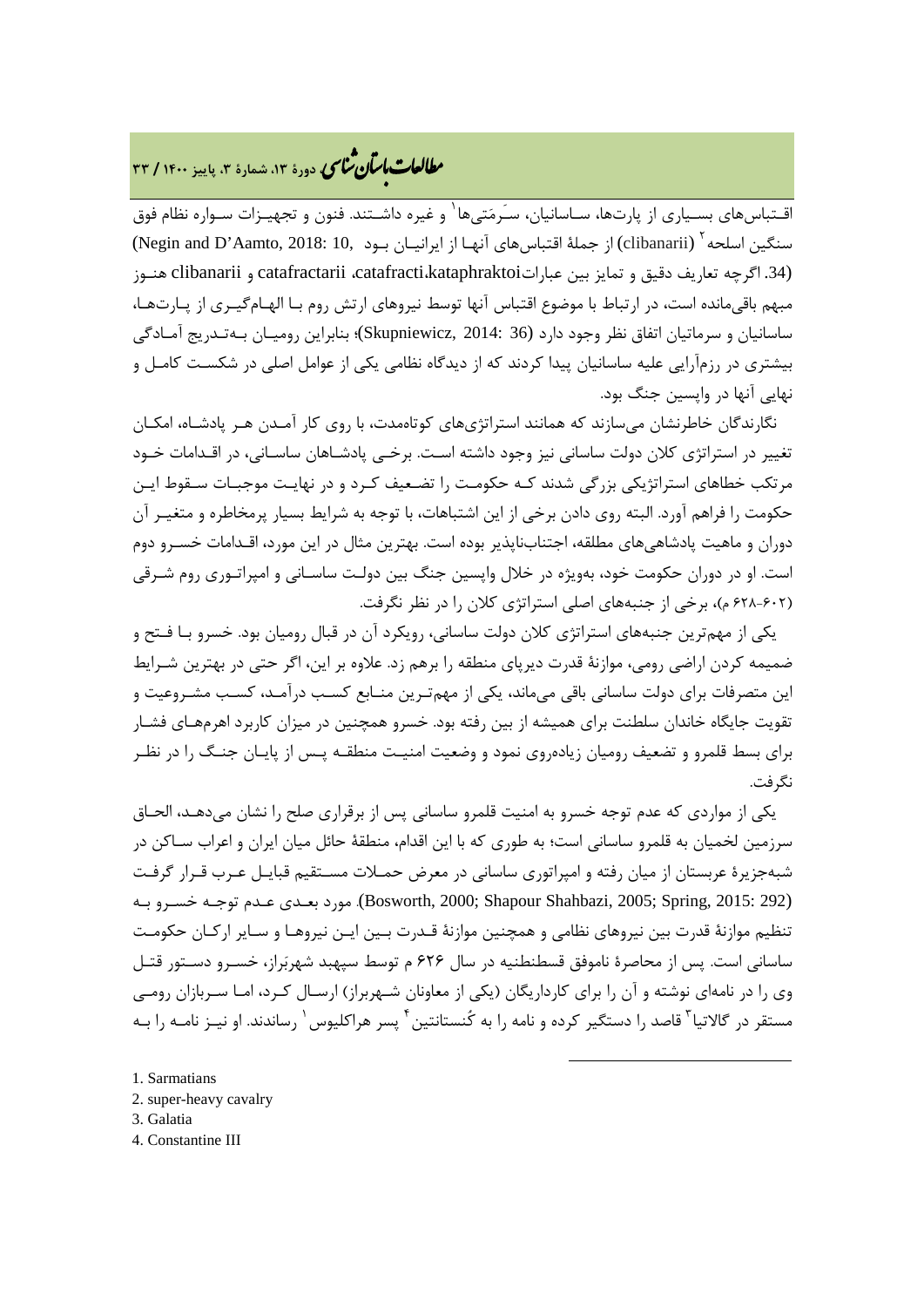**/34 استراتژي نظامی در امپراتوري ساسانی**

پدر خود رساند و هراکلیوس شهربراز را از محتواي نامه آگاه ساخت (148 2003: ,Kaegi(؛ در نتیجه شـهربراز با هراکلیوس متحد شد، محتواي نامه را تغییر داد (با این مضمون که خسرو دستور قتـل 400 افسـر را صـادر کرده است) و آن را علنی ساخت. با همین ترفند او حمایت سپاهیان خود در جنـگ بـا خسـرو را جلـب کـرد (205 :Greatrex and Lieu, 2002). شـهربراز کـه نـام او بـه معنـی «گـراز امپراتـوری» بـود (گیـزلن، ۱۳۸۴: 41؛ 146 2008: ,Pourshariati(، کاردانترین فرماندة ساسانی در این دوران بود و اقدام خسرو در حالی صورت گرفت که او فتوحات بسیاري در کارنامۀ خود داشت و در میان نظامیان از محبوبیت بـالایی برخـوردار بـود. در نتیجه او میتوانست بسیاري از نیرويهاي نظامی ساسانی را علیه خسرو بسیج کـرده و مو ازنـۀ قـدرت نظـامی امپراتوري را برهم زند. مشابه همین خطاي استراتژیک را هرمز چهارم (پدر خسرو) در مواجهه با بهرام چـوبین مرتکب شده بود (1988 ,Shapour Shahbazi).

نگارندگان یادآور میشوند حتی در صورتی که روایات فوق صحت تاریخی نداشته باشند، یک دولت بایـد در مواجهه با فرماندهان نظامی نهایت فراست و زیرکی را به خرج دهد. سربازانی که عضو ارتـش هـاي حرفـه اي و دائمی هستند، بیشتر به فرماندهان خود وفادار هستند؛ زیرا این فرماندهاناند که همواره حافظان جان و منافع نیروهاي خود بودند. یکی از معروفترین مثالهـا در ایـن مـورد ارتـش هـاي جمهـوري روم بعـد از اصـلاحات ماریوس <sup>۲</sup> است. عدم توجه سنا به نظامیان و وفاداری سـربازان بـه فرمانـدهانی ماننـد سـولا <sup>۲</sup> و سـزار، یکـی از مهمترین دلایل تضعیف و سقوط جمهوري روم بود (2011 ,White(.

در مجموع، نگارندگان خاطرنشان میسازند که یکی از ریشههاي شکست نهایی ساسانیان را میتوان نهتنهـا در خطاهاي استراتژیک خسرو دوم، بلکه در استراتژي کلان ساسانی جستوجو کرد. البته باید در نظـر داشـت که عوامل نظامی تنها یکی از فاکتورهاي شکست ساسـانیان در واپسـین جنـگ بـود . مسـائل نظـامی در هـیچ جنگی تنها عوامل تعیینکننده نیستند و این نکته در جملهای از ژرژ کلمانسو <sup>۲</sup> بهخـوبی بازتـاب یافتـه اسـت: «جنگ، مسئلهاي بسیار جديتر از آن است که بتوان امورش را تماماً بـه نظامیـان سـپرد » ( 2016: ,Lejeune 135). شاید در اینجا نقل جملهاي از ناپلئون بناپارت بسیار راهگشا باشد: «نباید بسیار با یک دشـمن بجنگیـد، در این صورت تمام هنرهای جنگ خود را بـه او یـاد خواهیـد داد» ([5](#page-11-3) :Emerson, 1909). پلوتـار ک<sup>۵</sup>صـورت دیگری از این جمله را پیشتر در خلال شرح قوانین لیکورگوس ٔ قانونگذار نیمهاسـطورهای اسـپارت<sup>۷</sup> چنــین نقل کرده است: «لشکرکشیهاي مکرر علیه دشمنان معین ممنوع است زیرا این دشـمنان بـه دفـاع مـدا وم از خود عادت میکنند و جنگآور میشوند» (243-245 1967: ,Plutarch(.

به باور نگارندگان، کسب غنائم جنگی، تحمیل باج و غرامت و به دست آوردن اسراي رومی یکی از مهمترین جنبههاي استراتژي کلان دولت ساسانی بود. ساسانیان این استراتژي را از همان ابتداي پیدایش حکومت خـود

<span id="page-11-1"></span>3. Sulla

<u>.</u>

- <span id="page-11-2"></span>4. Georges Clemenceau
- <span id="page-11-3"></span>5. Plutarch
- <span id="page-11-4"></span>6. Lycurgus
- <span id="page-11-5"></span>7. Sparta

<sup>1.</sup> Heraclius

<span id="page-11-0"></span><sup>2.</sup> Marius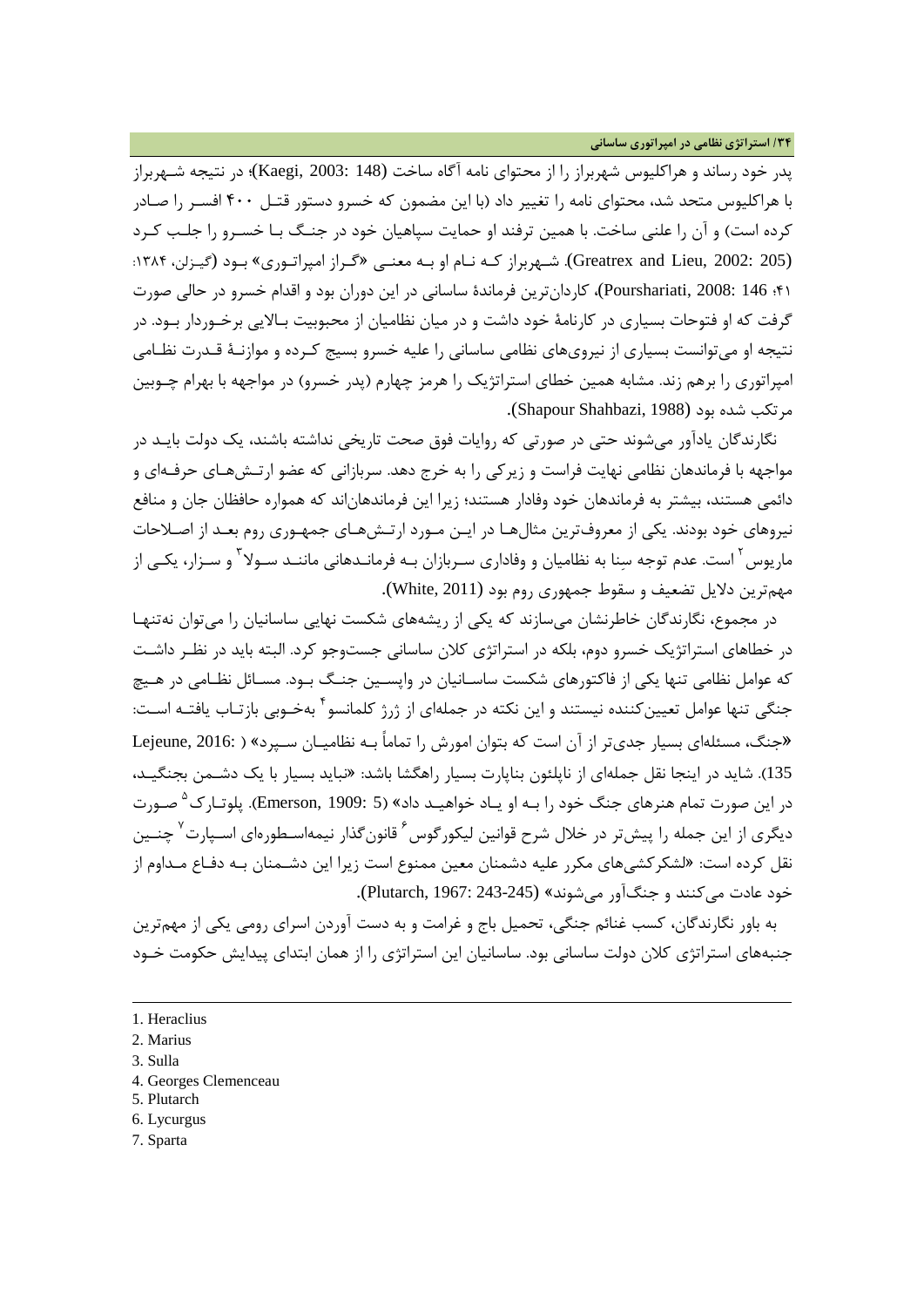# **، دورة ،13 شمارة ،3 پاییز <sup>1400</sup> / <sup>35</sup>** �نا� �طا ی �عات با�تان

دنبال کردند. اگرچه این رویکرد بسیار براي آنها مثمر ثمر بوده است، تکرار آن طی چند سده نهتنها آن را بی- اثر بلکه مخرب ساخته بود؛ زیرا استراتژي، کنشها، نیات و اهداف یک مملکت باید همواره براي سایر ملل بـه - ویژه دشمنان در هالهاي از ابهام باشـد. رومیـان تمـامی تجـارب خـود از برخـورد بـا دشمنانشـان را در کتـاب استراتژیکُن بهصورت یک مانیفست درآورده بودند و در نهایت آن را علیه ساسانیان به کار بسـتند و تهدیـد آن را براي همیشه خنثی ساختند. اصرار پادشاهان ساسانی بر تداوم این جنبه از استراتژي کلان به قیمت از بـ ین رفتن دستاوردهاي این حکومت در حوزة ساخت انواع جنگافزارهاي پیشرفته تمام شد. چنـد سـده جنـگ بـا رومیان، آنها را با تمامی فنون و تجهیزات جنگآوري ساسانی آشنا ساخته بود. در نتیجه رومیان براي کم اثـر یا خنثی کردن تأثیرات مخرب جنگافزارها و تاکتیکهاي ساسانی راهحل یافته بودند. این در حالی اسـت کـه برتري انواع جنگافزارهاي ساسانی در تمامی دوران حیات این حکومت نقش مهمی در پیروزيهاي نظامی آن داشته است.

حتی پیش از براندازي حکومت پارتها و به قدرت رسیدن ساسـانیان، برتـري جنـگ افزارهـا ي ساسـانی بـر پارتهاي بیباك و جنگاور در شواهد باستانشناختی قابل مشاهده اسـت (فـون گـال، :1378 103؛ 1972: ,Bivar 10 2000: ,Dien 275(. سوارهنظام سنگیناسحلۀ ساسانی بـراي مـدت طـولانی موجبـات زحمـت رومیـان در میدان نبرد را فراهم میآورده است. مورخان یونانی و رومی بارها بر کارآمـدي تجهیـ زات ایـن بخـش از سـپاه ساسانی تأکید کردهاند. اگرچه این مورخان اغلب پیادهنظام ساسانی و تجهیزات آنها را ضعیف شمردهاند، امـا از شرح فتوحات آنها که در این منابع انعکاس یافته میتوان میزان کارآمدي پیـاده نظـام، یگـان هـاي مهندسـی و ادوات آنها بههنگام محاصرة شهرها و دژها را سنجید( ,Heliodorus; 169-170 129, 121, 1914: ,Procopius 1923: 272-273; Theophanes, 1997: 372; Lieu and Montserrat, 2003: 180; Amm. Marc, 2016: در ساسانیان .)XXIV.II.10, IV.15, VI.8, VII.8; XXV.I.1, III.6-7, 12-13; Herodian, 2020: VI.5.9-10 طول دوران حکومت خود بر ایران اقتباسهاي فراوانی در زمینۀ تجهیزات و فنـون نظـامی از سـایر ملـل دور و نزدیک داشتهاند. این اقتباسها بسیار در اعتلاي قواي نظامی ساسانی و موفقیتهاي آنها تأثیرگذار بودهاند؛ اما ساسانیان نیز ابداعاتی داشتهاند. اغلب این نوآوريها را میتوان در حوزة ساخت شمشیر (کـه نمـادي بسـیار مهـم براي ساسانیان بود) و تجهیزات سوارهنظام سنگین اسلحه (که ستون فقرات سپاه ساسـانی را تشـکیل مـی داد) مشـاهده نمود. تأثیرات ساسانیان بر سایر ملل حتی چندین سده پس از سقوط این حکومت ادامه داشته است و یافتـه - هـاي باسـتانشـناختی متعـددي در ایـن زمینـه وجـود دارد (فـونگـال، :1378 ،102-101 ،105-104 -108 Thordeman et al, 1939: 270; Haskins, 1952a: 258-261; Haskins, 1952b: 331-332; ؛110 Ghirshman, 1955: 5, 7, 15-16; Bivar, 1972: 278-286; Nickel, 1973: 135-138; Trousdale, 1975: 85, 91, 93-96; Overlaet, 1982: 189-206; Overlaet, 1989: 741-742; Overlaet, 1998: 278, 285-286; Nicolle, 1996: 10, 20-21, 26, 28; Masia, 2000: 185-206; James, 2004: 110; Skupniewicz, 2006: 9-10, 21; Mode, 2006: 393-396; Mackensen, 2007: 628; Nicolle, 2009: 38; Skupniewicz, 2009: 58-63; Farrokh, 2012: 11-13, 15-17; Wójcikowski, 2013: 233-234, 236, 242, 244-245, 247; Kubik, 2014: 165-169; Skupniewicz, 2014: 44-46, 48-49; Kubik and Ahmad, 2015: 157-159, 162-170; Ahmad, 2015: 137-139; Farrokh et al, 2017: 129, 131-132, 135; Kubik, 2017: 204; .(Syvänne, 2017: 93; Farrokh et al. 2018: 30, 50-52, 55-56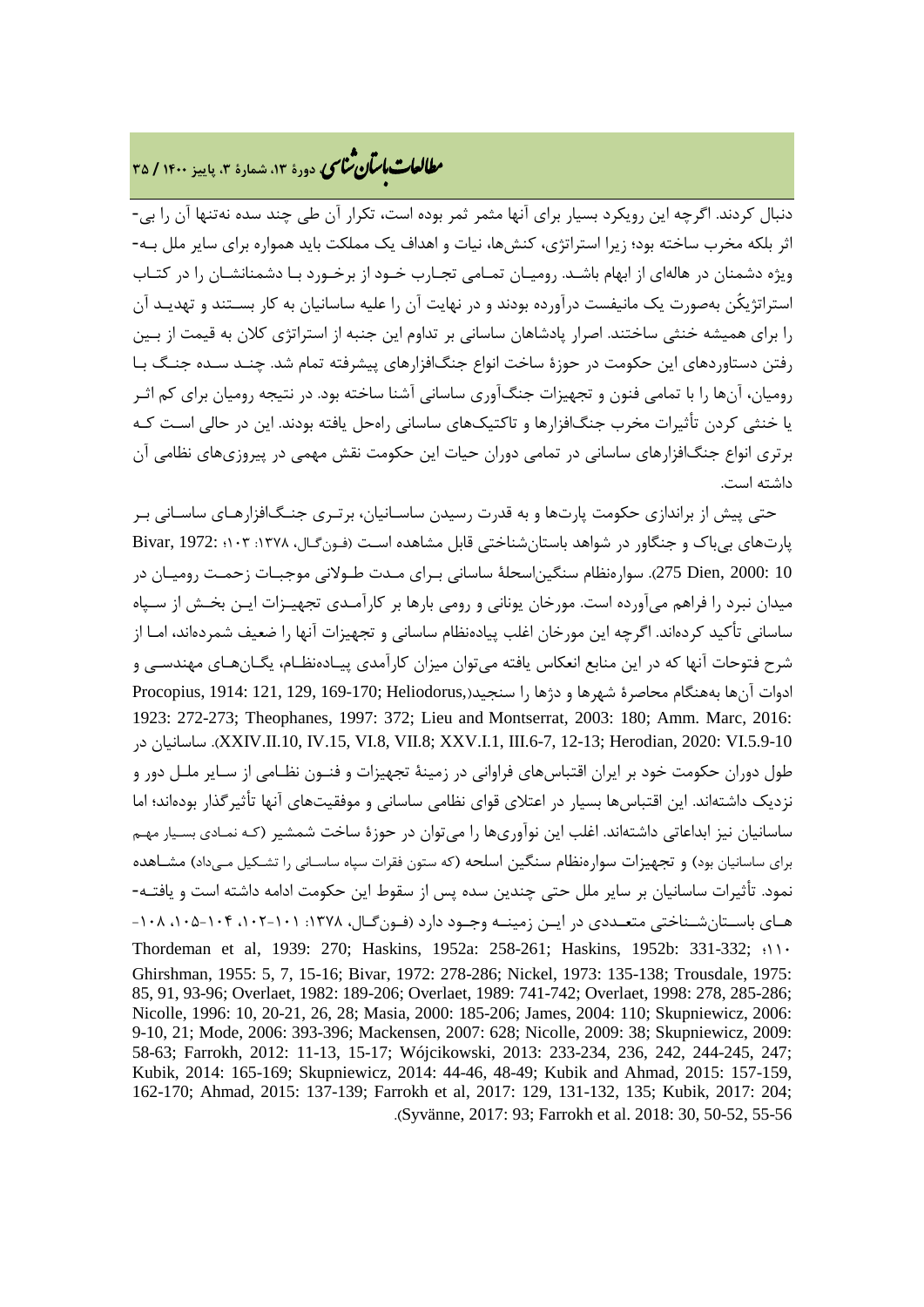بنابراین میتوان چنین نتیجهگیري کرد که برخلاف پارتها (در اواخر دوران این حکومـت) ، سـپاه ساسـانی دستکم در زمینۀ تجهیزات مشکل جدي نداشته و برخی از ریشههاي ناکامیهاي آن در واپسـین جنـگ هـا را میتوان در ضعف برنامهریزيهاي استراتژیک حکومت ساسانی جستوجو کرد. در نتیجه آیا میتوان ایـن گونـه انگاشت که خسرو دوم با وجود تمامی خطاهاي استراتژیک خود، سعی در تغییـر اسـتراتژي کـلان ساسـانی و پیشدستی در نابودي رومیان داشته است؟ یا اینکه با فتح قسطنطنیه، ساسانیان میتوانستند بهجـاي رومیـان تا سال 1453 م دوام یابند!

هاوارد-جانستون، ایدة نـابودي کامـل امپراتـوري روم را در راسـتاي رسـیدن بـه اهـداف ایـدئو لوژي کیـانی پادشاهان ساسانی مطرح کرده است. بنا بر عقیدة وي، خسرو دوم پس از جلوس بـا مشـاور ان نظـامی و مـدنی خود، این تصمیم را برای کسب آزادی عمل کامل حکومت ساسانی در مقابله با اتحادیه قبایل <sup>۱</sup> ترک معروف به خاقانات<sup>۲</sup> که تمامی نواحی استپی اوراسیا را تحت سـیطره داشـتند، اتخـاذ کـرده اسـت( Howard-Johnston, 602 2016:) ؛ اما در این مورد نگارندگان تأکید میورزند که نباید از یک نکتۀ بسـیار مهـم غفلـت نمـود و آن، اینکه ساسانیان و رومیان که در رقابت تنگاتنگ با یکدیگر و جنگ مداوم با اقوام کـوچ روي شـمالی بودنـد، بـه کلی تهدید اعراب شبهجزیرة عربستان را نادیده گرفتند. همین خطاي فاحش استراتژیک یکی از آنها را نابود و دیگري را براي همیشه تضعیف کرد. هراکلیوس و مشاوران رومی و ساسانی مسیحی و غیـ ر مسـ یحی او اطـلاع چندانی از قبایل عرب گردآمده زیر بیرق یک پیامبر و دین جدید نداشتند. رومیان هـیچ دسـتور عملـی بـراي مقابله با اعراب در اختیار نداشتند، حتی در کتاب استراتژیکن نیز هیچ توصیهاي براي جنـگ بـا اعـراب وجـود ندارد. وضعیت ساسانیان نیز بدین صورت بود؛ زیرا از دوران خسرو دوم روابط ساسـانیان بـا اعـراب بـه تیرگـی گراییده بود (239-229 :Kaegi, 2003)؛ در نتیجه ساسانیان احتمالاً در صورت شکست کامـل روم شـرقی نیـز ممالک جدید را در تهاجم اعراب از دست میدادند؛ زیرا پایگـاه آنهـا هنـوز در سـرزمین هـایی کـه سـده هـاي متمادي در اختیار رومیان قرار داشت مستحکم نشده بود.

آبراستراتژیست دنیای باستان، سون تزو <sup>۱</sup> بارها بر اهمیت مطلع بودن از وضعیت دشمنان تأکید کرده اسـت و شاید جملۀ «کسی که دشمنش و خود را بشناسد، هرگز در یکصد نبـرد نیـز خـود را در معـرض خطـر قـرار نخواهد داد» یکی از روشنگرانهترین گفتههای او در این زمینه باشد(65 :Sun Tzu, 1993). به نظر می رسد کـه در اواخر دوران ساسانی، پادشاهان این حکومت استراتژي خاصی براي مقابله با اعـراب نداشـتند. عـدم اطـلاع کافی از ادوات و فنون جنگآوري اعراب و کماهمیتپنداشتن آنها، از عوامـل تعیـین کننـده در شکسـت هـاي سپاه ساسانی در برابر این دشمن جدید بود که در سر سوداي فتح تمامی جهان شناختهشده را داشت.

حتی در منابع نوشتاري عربی نیز به برتري کلی استراتژي، تاکتیکها و جنـگ افزارهـاي آنهـا بـر ساسـانیان اشاره نشده است. اگرچه نویسندگان برخی از این منابع، برتري روشها و تجهیزات کمانداري اعراب بهویـژه در خلال آخرین جنگ ساسانیان با اعراب (۶۳۳-۶۵۴ م) را متذکر شدهانـد (بـلاذری، ۱۳۲۷: ۳۷۱؛ ابـن طقطقـی، ۱۳۹۰:

1

<span id="page-13-0"></span>1. confederation

<span id="page-13-1"></span>2. Khaganate

<span id="page-13-2"></span>3. Sun Tzu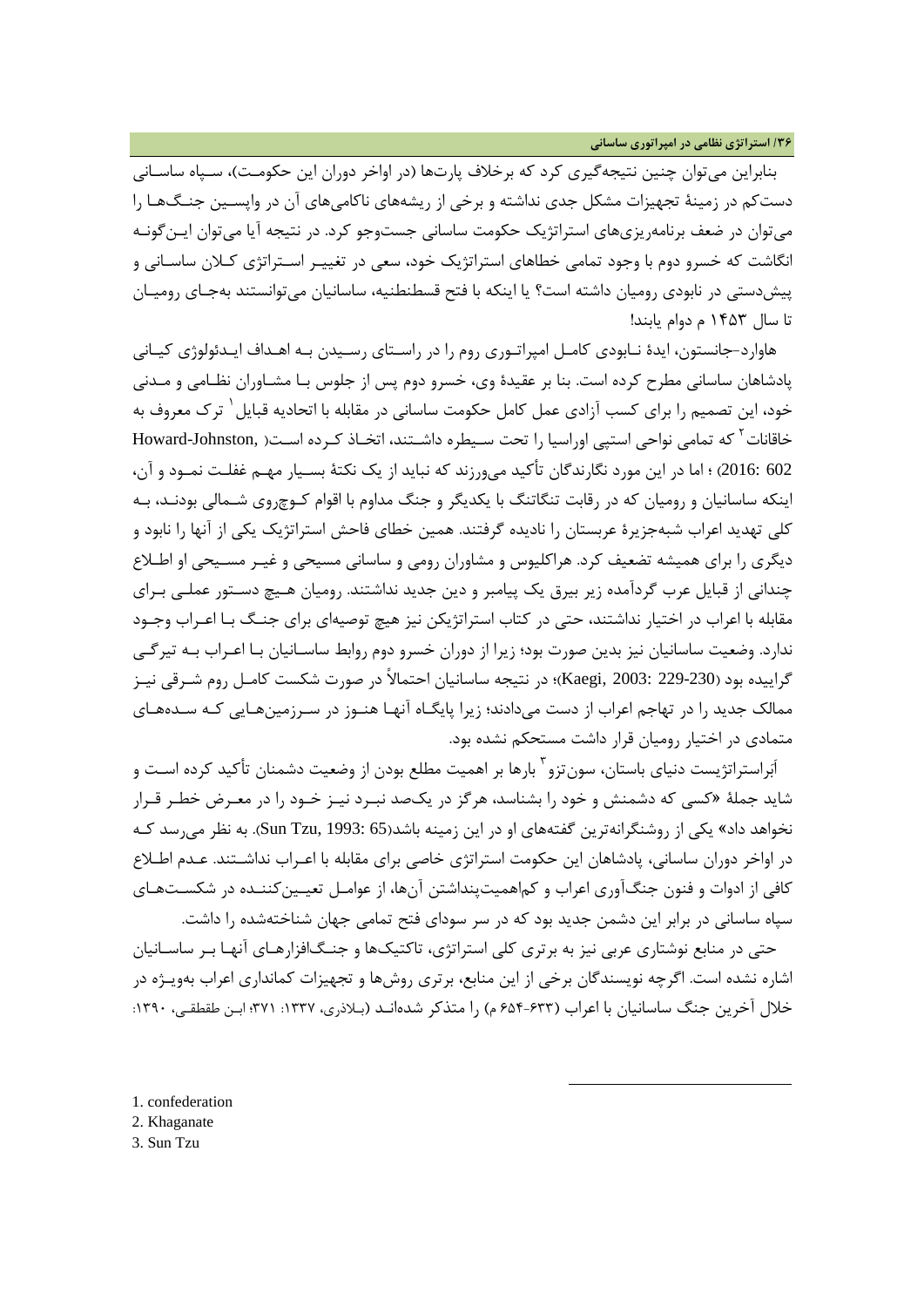## **، دورة ،13 شمارة ،3 پاییز <sup>1400</sup> / <sup>37</sup>** �نا� �طا ی �عات با�تان

 $^{+}$ دا؛ 75 ,[1](#page-14-0)99 .31, 69, 41-Tabari, 1992: نیکول کوچکتر بودن کمانهای ساسانی، نسبت به انـواع نوبـهای  $^{+}$ که بسیار مشابه انواع مورد استفادة اعراب در صدر اسلام بودند را بهعنوان یکی از جنبـه هـاي برتـري فـن هـا ي کمانداري عرب مطرح کرده است(23-24 1996: ,Nicolle(. در حالی که کمانداران ساسانی از توانـایی پرتـاب تعداد زیادي تیر با سرعت بسیار بالا برخوردار بودند (بنا به روایت طبري به نقل از شاهدان عینـی نبـرد قادسـیه: «گویـا باران بر سر ما میبارید»)، دقت و قدرت نفوذ این تیرها کمتر از انواع عرب بود؛ زیرا بدنۀ تیرهـاي اعـراب احتمـال خطا رفتن آنها را کمتر میکرد و آنها همچنین داراي گشتاور بسیار بیشـتري بودنـد( ;Al-Tabari, 1992: 140 1998 ;Luxford and Halewood(. بههرروي نمیتوان این مسـئله را بـه عنـوان تنهـا عامـل تعیـین کننـده در ناکامیهاي سپاه ساسانی در واپسین جنگ ساسانیان با اعراب تلقی کرد؛ زیرا برتري یک نوع جنگافزار ممکـن است که سرنوشت یک نبرد را تغییر دهد، اما تأثیر آن در تغییر روند کلی یک جنگ ناچیز است. علاوه، برخـی ارتشها حتی با وجود برخورداري از انواع جنگافزارهاي پیشرفتهتر در میـدان نبـرد از دشـمن خـود شکسـت خوردهاند؛ بنابراین از دیدگاه نظامی مهمترین عوامل پیروزي در یک جنگ، برخورداري از استراتژي متناسـب و فرماندهی هوشمند است. براي روشن شدن این مسئله میتوان بهعنوان مثال به میزان کارآمـدي سـواره نظـام اشاره کرد، زیرا نمیتوان تنها با تجهیز سوارهنظام با انواع جنگافزارهاي تهاجمی و تدافعی استحکامات دشـمن را فتح نمود و بدون تصرف شـهرها و قـلاع ملـل دیگـر مجـال چنـدانی بـراي کشورگشـایی بـاقی نمـی مانـد. استحکامات تقریباً همیشه یک مکان امن براي مدافعان بود و سوارهنظام در برابر دیوارهـا و خاکریزهـا کـارایی خود را کاملاً از دست میداد(44 2001: ,Jones(. در نتیجه موفقیتهاي ساسانیان در محاصـرة شـهرها و قـلاع بدون تجهیز یگانهاي نظامی متنوع (بهویژه پیادهنظام) با انواع جنگافزارهاي کارآمد میسر نبود.

بنابراین میتوان چنین نتیجهگیري نمود که آشفتگی دربار، عـدم همـاهنگی و تنظـیم موازنـۀ قـدرت بـین عناصر تشکیلدهندة امپراتوري ساسانی و عدم برخورداري از انواع اسـتراتژي هـاي متناسـب بـراي مواجهـه بـا اعراب، از دیدگاه نظامی مهمترین عوامل شکستهاي سپاه ساسانی بودند. به باور نگارندگان، حکومت ساسـانی با بازنگري در استراتژي کلان، برنامهریزيهاي دقیق استراتژیک و استفادة بهینه از سپاه، میتوانسـت حمـلات اعراب را دفع نماید؛ زیرا با این وجود که سپاه به خاطر اصرار بر ادامۀ استراتژي کلان حکومت ساسـانی بسـیار آسیبدیده بود اما کماکان یک نیروي نظامی کارآمد به شمار میآمد.

### **.6نتیجه**

<span id="page-14-0"></span>هدف از نگارش این جستار، تبیین انواع استراتژي و تاکتیکهاي نظامی دورة ساسانی و بررسـی نقـش آن هـا در قدرت، ضعف، دوام و زوال این حکومت است. نگارندگان با اشراف بـه ایـن مسـئله کـه دورة ساسـانی از حیـث سیاسی و فرهنگی (بهویژه در ادوار متقدم و متأخر) به هیچروي دورة یکنواختی نبوده است، تنها میـزان کارآ مـد ي کلیت «استراتژی نظامی» را صرفنظر از فراز و فرودهای مقطعی حکومت بررسی کردهاند. بـرای نیـل بـه ایـن هدف، جنبههاي مختلف استراتژي نظامی حکومت ساسانی در قالب نظریـۀ لیـ دلهـارت بررسـی شـده اسـت . نگارندگان با اذعان بر کارآمدي انواع تاکتیکها و استراتژيهاي نظامی در ادوار اولیه و میانۀ حکومت ساسـانی،

1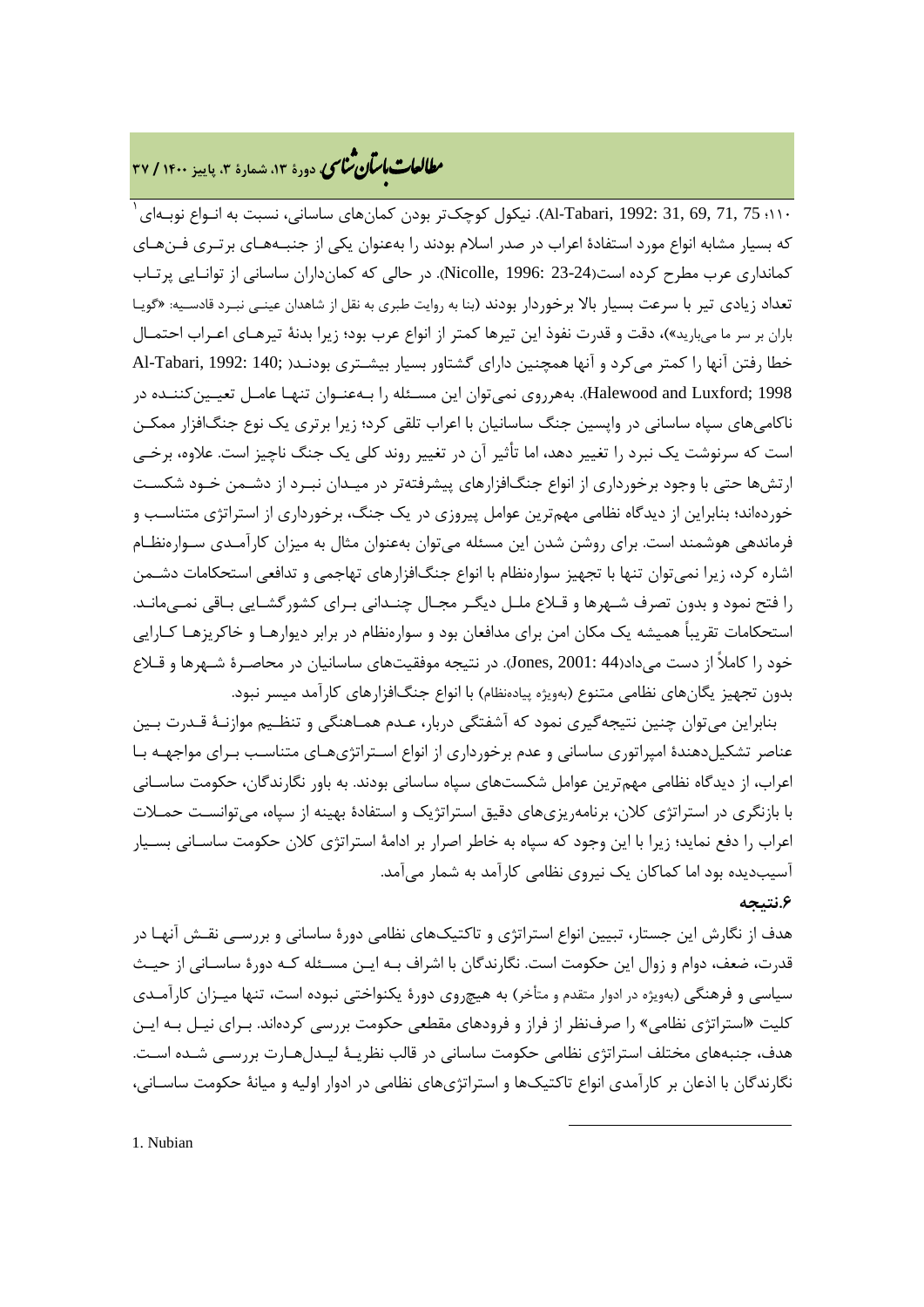**/38 استراتژي نظامی در امپراتوري ساسانی**

مثالهاي متعددي براي علل ناکامی سپاه در ادوار پایانی این حکومـت آوردهانـد کـ ه منظـور از آن تمرکـز بـر برنامهریزيهاي استراتژیک یک پادشاه یا بررسی یـک جنـگ خـاص نبـوده و نیسـت ؛ بلکـه هـدف تأکیـد بـر اشتباهات استراتژیک برخی پادشاهان و اصرار بر ادامۀ برخی جنبههای «استراتژی کلان» است کـه در نهایـت آن جنبهها براي دشمنان چنان تکراري و از برخوانده شد که در میادین جنگ حاصلی جـز شکسـت و ناکـامی براي سپاه ساسانی نداشت.

نظام شاهنشاهی ساسانی، با وجود تغییرات مداوم و مخـاطرات فـراوان در دوران باسـتان متـأخر ٰ عملكـرد نظامی بسیار بهتري نسبت به پارتها داشت. ساسانیان در بیشتر بازة زمانی حیات 427 سـالۀ خـود توانسـتند اقتدار نظامی خود را در تمامی جبههها حفظ کنند. ساسانیان برخلاف پـارت هـا کـه بنـا بـه دلایلـی همچـون دکترین نظامیِ تماماً متکی بر سوارهنظام خود، در بسط قلمرو عملکرد بسیار ضـعیفی داشـتند، در ایـن حـوزه بسیار خوش درخشیدند. آنها بارهـا شـهرهاي بسـیار مهـم و داراي استـ ـحکامات قـوي رومیـان را بـه صـورت موفقیتآمیز محاصره، فتح و یا غارت نمودند؛ در حالی که رومیان خود استادان فنون محاصـره شـهرها و قـلاع بودند.

برخورداري از سپاهی نیرومند و دکترین نظامی کارآمد براي حفظ عظمت دولـت ساسـان ی در طـول حیـات طولانی مدت این حکومت کافی نبود. در کنار سایر جنبههـای مثبـت ادارهٔ مملکـت در دورهٔ ساسـانی، برنامـه-ریزيهاي دقیق استراتژیک و استراتژي کلان پادشاهان ساسانی عاملی تعیینکننده در اعـتلاي ایـن حکومـت بود. پادشاهان ساسانی از طریق استراتژي کلان و خصمانۀ خود توانستند خاندان سلطنت را در میان روحانیان، جنگآوران، بزرگان و مردم عادي بهرهمند از الطاف الهی، مشروع و لایق نشان دهند. آنهـا همچنـین از طریـق کاربرد این استراتژي متخاصم یا مهاجم توانستند زیرساختهـاي دفـاعی، اقتصـادي و صـنعتی شاهنشـاهی را تقویت کرده و همزمان موضع خود را در میان روحانیان، بزرگان و خاندانهاي فئودال مسـتحکم کننـد. حتـی برخی از ریشههاي ضعف، افول و سقوط حکومت ساسانی را میتوان در خطاهاي استراتژیک پادشـاهانی نظیـر خسرو دوم و یزدگرد سوم و پافشاري در ادامۀ استراتژي کلان و دیرپاي خود جستوجو کرد. **منابع**

ابن طقطقی، محمدبنعلی، (1390)، تاریخ فخري: در آداب ملکداري و دولتهاي اسلامی، ترجمۀ محمد وحید گلپایگانی، تهـران ، علمی و فرهنگی.

اینوسترانتسف، کُنستانتین، (1348)، مطالعاتی دربارة ساسانیان، ترجمۀ کاظم کاظمزاده، تهران، بنگاه ترجمه و نشر کتاب. بلاذري، ابوالاحسن احمد بن يحيي، (١٣٣٧) *فُتوحُ البُلدان*، ترجمۀ محمد توکل، تهران، نشر نقره. دریایی، تورج، (۱۳۹۴)، «تشکیلات نظامی در ایران باستان»، ترجمۀ مرجان فنایی، *تاریخ جامع ایران*، ۲۵۵-۴۹۹. سایکس، پرسی، (1380)، تاریخ ایران، ترجمۀ سید محمدتقی فخر داعی گیلانی، جلد یک، تهران، افسون. فونگال، هوبرتوس، (1378)، جنگ سواران، ترجمۀ فرامرز نجد سمیعی، تهران، نسیم دانش. کریستنسن، آرتور، (1368)، ایران در زمان ساسانیان، ترجمۀ رشید یاسمی، تهران، دنیاي کتاب. گیزلن، ریکا، (1384)، چهار سپاهبد شاهنشاهی ساسانی بر اساس شواهد مهرشناسی، ترجمۀ سیروس نصراله زاده، تهران، سازمان

- میراث فرهنگی و گردشگري.
- Abulafia, David. 2011. *The Great Sea: A Human History of the Mediterranean*, New York: Oxford University Press.

1

1. Late antiquity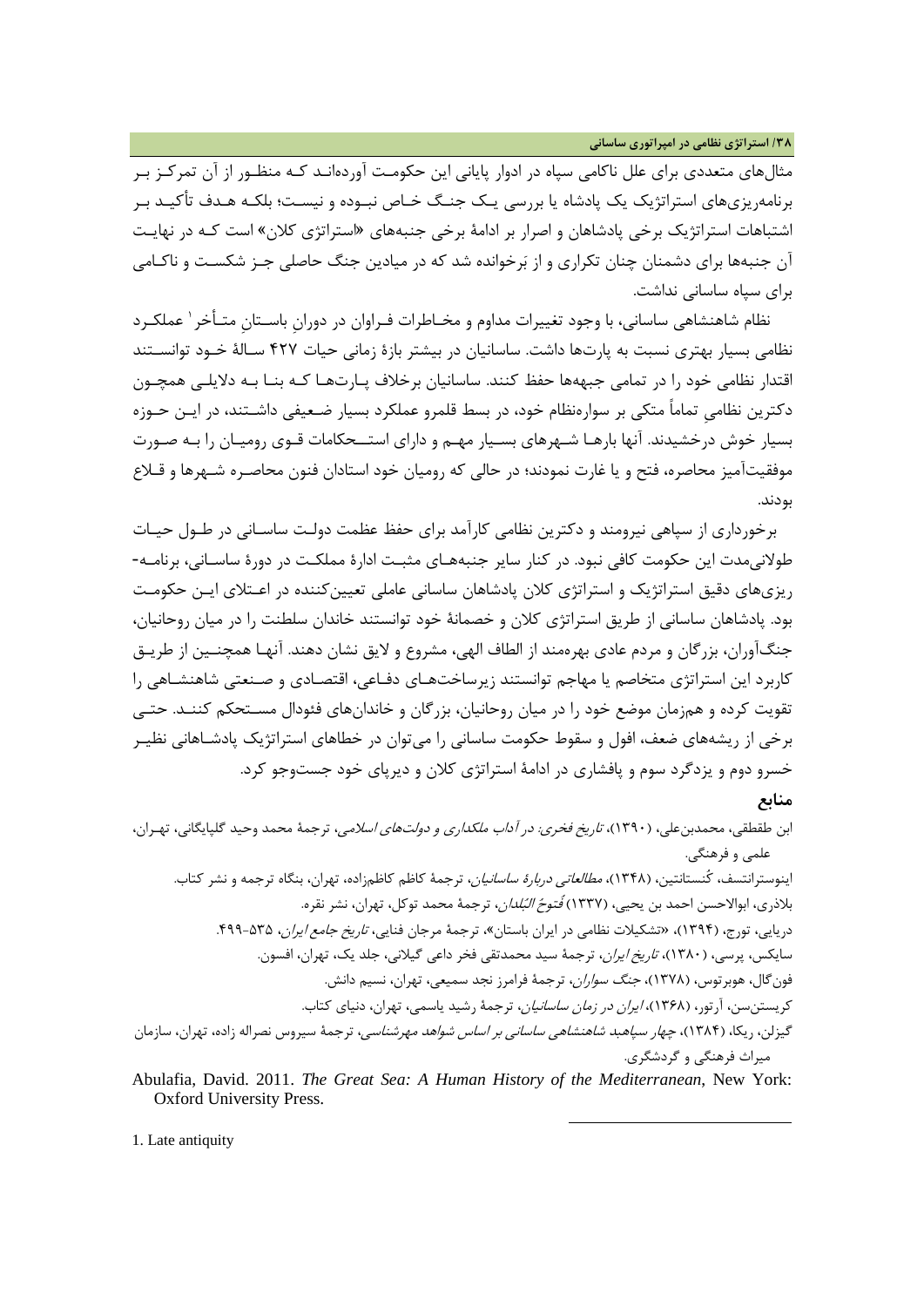## **، دورة ،13 شمارة ،3 پاییز <sup>1400</sup> / <sup>39</sup>** �نا� �طا ی �عات با�تان

- Ahmad, Shah Nadim. 2015. "A new Sasanian helmet in the Musee d'Art Classique de Mougins", *Historia i Świat: Czasopismo Naukowe Instytutu Historii i Stosunków Międzynarodowych UPH*, edited by Katarzyna Maksymiuk et al., no. 4, 135-156.
- Al-Balādhurī, Aḥmad ibn Yaḥyā ibn Jabir. 1958. *Futuh al-Buldan*, translated by Ahmad Tawakkul, Tehran: Noghreh Publishers. [In Persian]
- Al-Tabarî, Abû Ja'far Muhammad ibn Jarîr. 1992. *The History of Al-Tabari. Vol. XII: The Battle of Al-Qadisiyyah and the Conquest of Syria and Palestine A.D. 635-637/A.H. 14-15*, edited by Ehsan Yarshater, translated by Yohanan Friedmann, Albany: State University of New York Press.
- Al-Tiqtaqa, Muhammad bin Ali. 2011. *Al-Fakhri Fi Al-Adab Al-Sultaniyyah Wa Al-Duwal Al-Islamiyyah*, translated by Mohammad Vahid Golpayegani, Tehran: Elmi & Farhangi. [In Persian]
- Ammianus Marcellinus. 2016. *Complete Works of Ammianus Marcellinus*, translated by C. D. Yonge, Hastings: Delphi Classics.
- Barnes, Timothy D. 1981. *Constantine and Eusebius*, Cambridge, Massachusetts: Harvard University Press.
- Bivar, Adrian D. H. 1972. "Cavalry Equipment and Tactics on the Euphrates Frontier", *Dumbarton Oaks Papers*, vol. 26. 271–291.
- Bosworth, Clifford E. 1 Jan. 2000. "LAKHMIDS", *Iranicaonline.org*, Encyclopædia Iranica, Accessed (Feb. 10, 2019), iranicaonline.org/articles/lakhmids.
- Christensen, Arthur. 1987. *L'Iran sous les Sassanides*, translated by Rashid Yasami, Tehran: Donya-e Ketab. [In Persian]
- Daryaee, Touraj. 2015. "On military organization in ancient Iran", *The Comprehensive History of Iran*, translated by Marjan Fanaee, 499-535. [In Persian]
- Dawson, Timothy. 2009. *Byzantine Infantryman: Eastern Roman Empire* c*. 900–1204*, Oxford: Osprey Publishing.
- Department of Defense and Joint Chiefs of Staff (JCS). 2002. *Dictionary of Military and Associated Terms*, New York: Fredonia Books.
- Dien, Albert E. 2000. "A brief survey of defensive armor across Asia", *Journal of East Asian Archeaology*, 1-22.
- Dodge, Theodore Ayrault. 2012. *Hannibal: A History of the Art of War Among the Carthaginians and Romans Down to the Battle of Pydna, 168 BC, 3<sup>rd</sup> edition, Urbana: Tales* End Press.
- Erdkamp, Paul. 2007. *A Companion to the Roman Army*, Malden: Wiley-Blackwell.
- Emerson, Ralph W. 1909. *The Works of Ralph Waldo Emerson in 12 vols*, edited by James E. Cabot, vol. 4, Fireside Edition, Boston and New York.
- Farrokh, Kaveh. 2009. *Shadows in the Desert: Ancient Persia at War*, Oxford: Osprey.
- Farrokh, Kaveh. 2012. *Sassanian Elite Cavalry AD 224-642*, Oxford: Osprey Publishing.
- Farrokh, Kaveh et al. 2017. "An Examination of Parthian and Sasanian Military Helmets (2nd century BC-7th century CE)", *Crowns, Hats, Turbans and Helmets: The Headgear in Iranian History, vol. I, Pre-Islamic Period*, Siedlce: Publishing House of Siedlce University of Natural Sciences and Humanities, 121-163.
- Farrokh, Kaveh et al. 2018. *A Synopsis of Sasanian Military Organization and Combat Units*, Siedlce: Publishing House of Siedlce University of Natural Sciences and Humanities.
- Gall, Hubertus von. 1990. *Das Reiterkampfbild in der iranischen und iranisch beeinflussten Kunst parthischer und sasanidischer Zeit*, translated by Faramarz Najd Samii, Tehran: Nasim-E Danesh Publishers. [In Persian]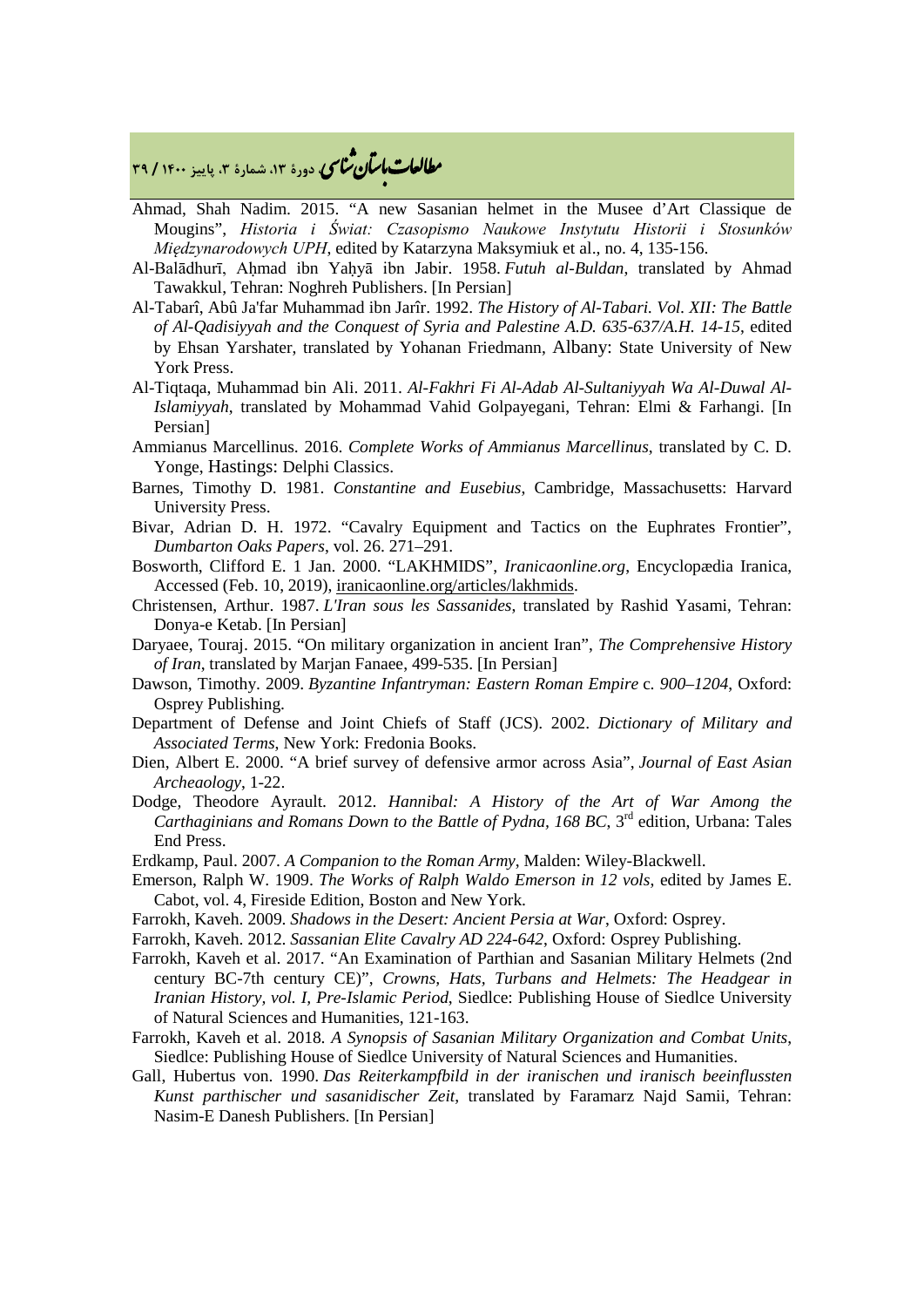- Ghirshman, Roman. 1955. "Notes Iraniennes VI. Une Coupe Sassanide a Scene De Chasse", *Artibus Asiae*, vol. 18, no. 1, 4–19.
- Grant, Michael. 1990. *The Fall of the Roman Empire*, London: Weidenfeld & Nicolson.

Greatrex, Geoffrey, and Samuel N. C. Lieu. 2002. *The Roman Eastern Frontier and the Persian Wars (Part II, 363–630 AD)*, New York: Routledge.

- Gyselen, Rika. 2005. *The four generals of the Sasanian Empire: Some sigillographic evidence*, translated by Sirus Nasrullah Zadeh. Tehran: Ministry of Cultural Heritage, Tourism and Handicrafts.
- Halewood, Phil, and Carl Luxford. 1998. "*The Battle of Al-Qadisiyyah, 637 AD*", The Society of Ancients, Accessed (Apr. 16, 2020),

soa.org.uk/slingshot/sample\_articles/page42/page42.html.

- Haskins, John F. 1952a. "Northern Origins of 'Sasanian' Metalwork I", *Artibus Asiae*, vol. 15, no. 3, 241–267.
- Haskins, John F. 1952b. "Northern Origins of 'Sasanian' Metalwork II", *Artibus Asiae*, vol. 15, no. 4, 324–347.
- Heliodorus. 1923. *An Æthiopian Romance*, translated by Thomas Underdowne (ANNO 1587), revised and partly rewritten by F. A. Wright. London: G. Routledge & Sons.
- Herodian. 2020. *Complete Works of Herodian*, translated by Edward C. Echols. Hastings: Delphi Classics.
- Howard-Johnston, James D. 2016. "The Grand Strategy of the Sasanian Empire", *Diwan. Studies in the History and Culture of the Ancient Near East and the Eastern Mediterranean,*  Duisburg: Wellem Verlag, 591-613.
- Inostrancev, K. A. 1969. *Sasanidskie et'udy [Studies regarding the Sassanians]*, translated by Kazem Kazemzadeh. Tehran: Bongahe Tarjome va Nashre Ketab. [In Persian]
- James, Simon. 1986. "Evidence from Dura Europos for the Origins of Late Roman Helmets", *Syria*, vol. 63, no. 1, 107–134.
- Jones, Archer. 2001. *The art of war in the western world*, London: University of Illinois Press.
- Jones, Gareth. 2012. *Military History: The Definitive Visual Guide to the Objects of Warfare*, New York: DK Publishing.
- Kaegi, Walter E. 2003. *Heraclius: Emperor of Byzantium*, Cambridge: Cambridge University Press.
- Kubik, Adam L. 2014. "About One Group of Iranian Maces in the Context of the New Find from Sivas, Turkey an Analysis from the Sasanian to the Safavid Period", *Metamorphoses of History*, translated by Patryk N. Skupniewicz and S. N. Ahmad, no. 5, 154–180.
- Kubik, Adam L. 2017. "Sasanian lamellar helmets", *Crowns, Hats, Turbans and Helmets: The Headgear in Iranian History, vol. I, Pre-Islamic Period*, Siedlce: Publishing House of Siedlce University of Natural Sciences and Humanities, 195-210.
- Kubik, Adam L. and S. N. Ahmad. 2015. "Bronze mace with three rams' heads from Ashmolean Museum, University of Oxford", *Historia i Świat*, edited by Katarzyna Maksymiuk et al., no. 4, 157-174.
- Lee, A. D. 2007. *War in Late Antiquity: A Social History*, Malden: Blackwell.
- Lejeune, Anthony, editor. 2016. *The Concise Dictionary of Foreign Quotations*, New York: Routledge.
- Liddell Hart, Basil H. 1991. *Strategy*, 2nd ed., New York: Meridian.
- Lieu, Samuel N. C., and Dominic Montserrat. 2003. *From Constantine to Julian: Pagan and Byzantine Views: A Source History*, New York: Routledge (Taylor & Francis e-Library).
- Livy. 1969. *History of Rome, Volume V: Books 21-22*, translated by B. O. Foster, Cambridge, Massachusetts: Harvard University Press.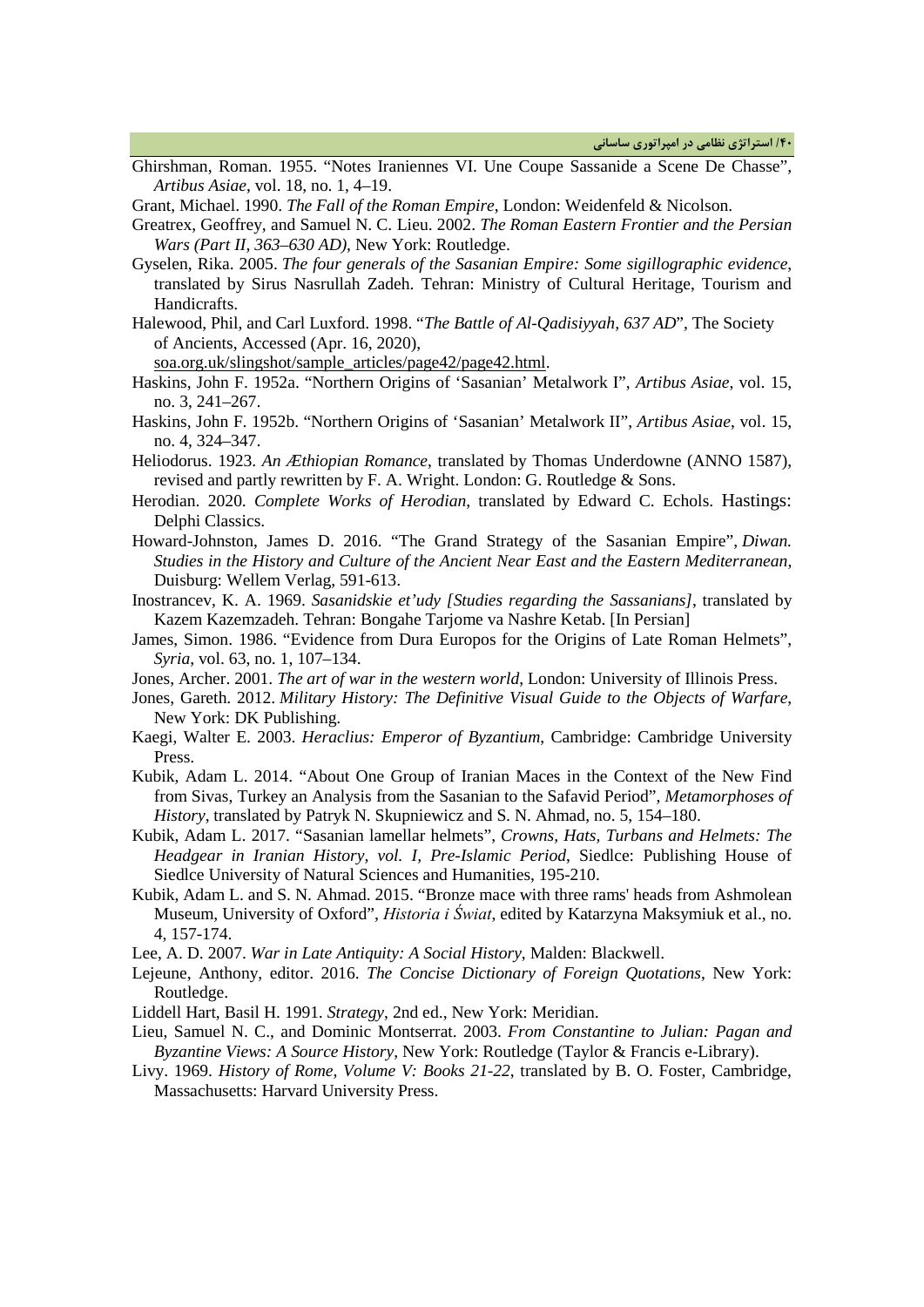## **، دورة ،13 شمارة ،3 پاییز <sup>1400</sup> / <sup>41</sup>** �نا� �طا ی �عات با�تان

- Mackensen, Michael. 2007. "Spätantike zweiteilige Gipsmatrize aus Nordafrika für Tonstatuetten eines behelmten östlichen Reiters", *Jahrbuch des Römisch-Germanischen Zentralmuseums Mainz* vol. 54, no. 2, 613-628.
- Mode, Markus. 2006. "Art and Ideology at Taq-i Bustan: The Armoured Equestrian", *Arms and Armour as Indicators of Cultural Transfer: The Steppes and the Ancient World from Hellenistic Times to the Early Middle Ages*, edited by Markus Mode and Jürgen Tubach, Wiesbaden, 393–413.
- Masia, Kate. 2000. "The Evolution of Swords and Daggers in the Sasanian Empire", *Iranica Antiqua*, vol. 35, 185–289.
- *Maurice's Strategikon; Handbook of Byzantine Military Strategy*. 1984. Translated by George T. Dennis, Philadelphia: University of Pennsylvania Press.
- Mcdonough, Scott. 2013. "Part III Military and Society in Sasanian Iran", *The Oxford Handbook of Warfare in the Classical World*, edited by J. B. Campbell and Lawrence A. Tritle, New York: Oxford University Press, 680–702.
- Murray, Williamson, et al. 1994. *The Making of Strategy: Rulers, States, and War*, New York: Cambridge University Press.
- Negin, Andrey and Raffaele D'Aamto. 2018. *Roman Heavy Cavalry (1), Cataphractii and Clibanarii, 1 century BC-5th century AD*, Oxford: Osprey.
- Nickel, Helmut. 1973. "About the Sword of the Huns and the 'Urepos' of the Steppes", *Metropolitan Museum Journal*, vol. 7, 131–142.
- Nicolle, David. 1996. *Sassanian Armies (the Iranian Empire Early 3rd to mid-7th centuries AD)*, Stockport: Montvert Publications.
- Nicolle, David. 2009. *The Great Islamic Conquests AD 632-750*, Oxford: Osprey.
- Olbrycht, Marek Jan. 1998. "Parthian Military Strategy at Wars against Rome", *RAN, Military Archaeology: Weapons and Military Art from the Paleolithic to the Middle Ages*, edited by V. M. Masson, Materials of the International Conference, September 2-5 1998, Hermitage Museum, Saint Petersburg, 138–141.
- Overlaet, Bruno J. 1982. "Contribution to Sasanian armament in connection with a decorated helmet", Iranica Antiqua, 17, 189-206.
- Overlaet, Bruno J. 1989. "Swords of the Sasanians: Notes on Scabbard Tips", *Archaeologia Iranica et Orientalis: Miscellania in Honorem Louis Vanden Berghe*, edited by L. De Meyer, and E. Haerinck, vol. II, 741-755.
- Overlaet, Bruno J. 1998. "Regalia of the ruling classes in late Sassanian times: The Riggisberg strap mountings, swords and archer's fingercaps", *Fruhmittelalterliche Kunst Zwischen Persien und China in der Abegg-Stiftung*, edited by Karel Ovtavsky, Abegg-Stiftung, 267- 297.
- Plutarch. 1967. *Plutarch's Lives I, Theseus and Romulus. Lycurgus and Numa. Solon and Publicola*, translated Bernadotte F. Perrin, Cambridge, Massachusetts: Harvard University Press.
- Potter, David S. 2004. *The Roman Empire at Bay: AD 180–395*, New York: Routledge (Taylor & Francis e-Library).
- Pourshariati, Parvaneh. 2008. *Decline and Fall of the Sasanian Empire: The Sasanian-Parthian Confederacy and the Arab Conquest of Iran*, London: I. B. Tauris & Co Ltd.
- Procopius. 1914. *History of the Wars, Volume I: Books 1-2*. (Persian War), translated by H. B. Dewing, Cambridge, Massachusetts: Harvard University Press.
- Shapour Shahbazi, Alireza. 15 Dec. 1986. "ARMY i. Pre-Islamic Iran," *Iranicaonline.org*, Encyclopædia Iranica, Accessed (Dec. 28, 2019), iranicaonline.org/articles/army-i.